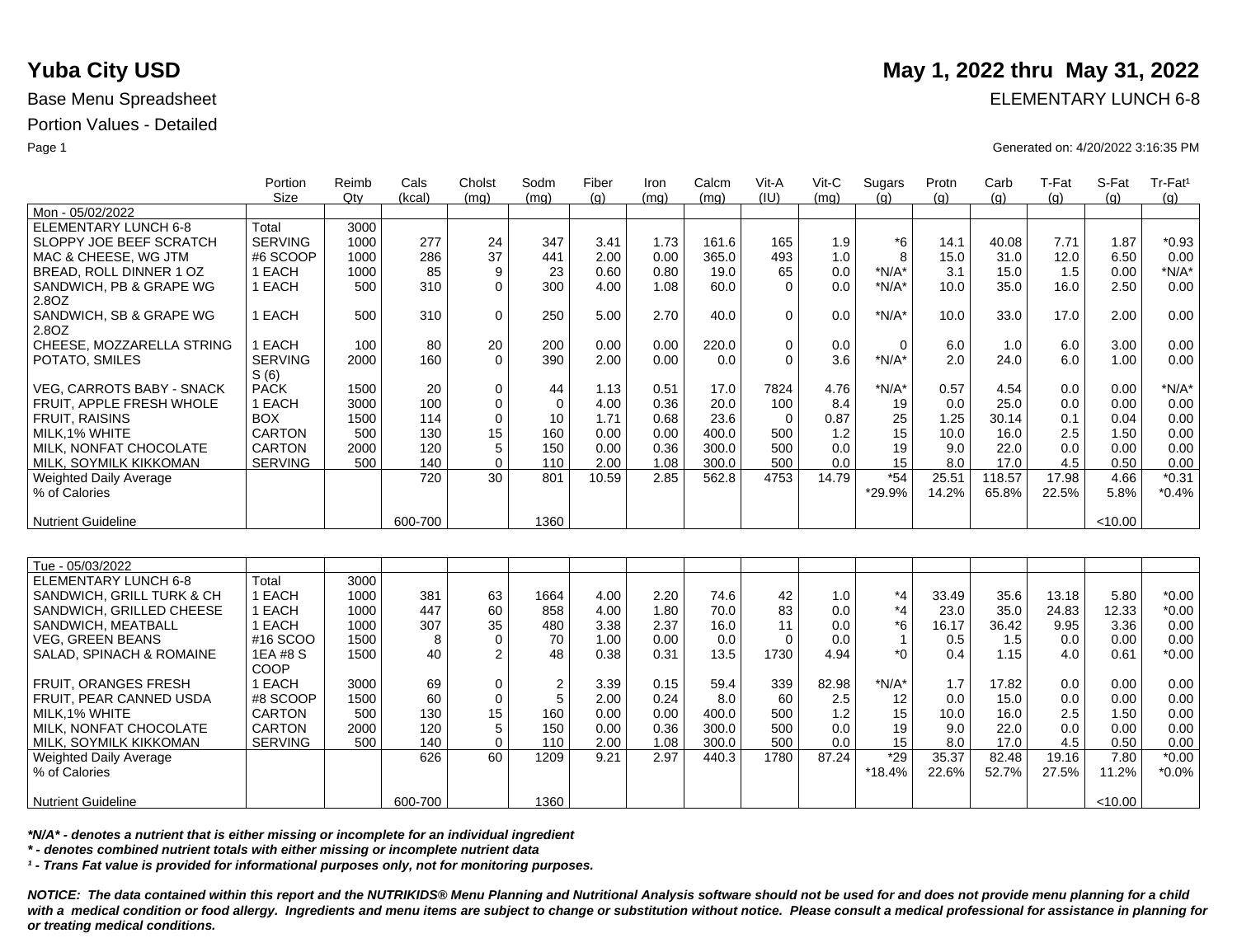Base Menu Spreadsheet **ELEMENTARY LUNCH 6-8** 

Page 2 Generated on: 4/20/2022 3:16:35 PM

|                             | Portion        | Reimb | Cals    | Cholst         | Sodm           | Fiber | Iron | Calcm | Vit-A       | $V$ it-C | Sugars         | Protn | Carb   | T-Fat | S-Fat   | Tr-Fat <sup>1</sup> |
|-----------------------------|----------------|-------|---------|----------------|----------------|-------|------|-------|-------------|----------|----------------|-------|--------|-------|---------|---------------------|
|                             | Size           | Qty   | (kcal)  | (mq)           | (mq)           | (g)   | (mq) | (mq)  | (IU)        | (mq)     | (q)            | (g)   | (g)    | (q)   | (a)     | (q)                 |
|                             |                |       |         |                |                |       |      |       |             |          |                |       |        |       |         |                     |
| Wed - 05/04/2022            |                |       |         |                |                |       |      |       |             |          |                |       |        |       |         |                     |
| <b>ELEMENTARY LUNCH 6-8</b> | Total          | 3000  |         |                |                |       |      |       |             |          |                |       |        |       |         |                     |
| PIZZA, WG CHEESE SLIDERS    | 2 EACH         | 1000  | 295     | 36             | 598            | 3.52  | 1.36 | 501.3 | 450         | 11.5     | 4              | 18.65 | 30.75  | 11.17 | 6.02    | 0.00                |
| PIZZA, WG PEP SLIDERS       | 2 EACH         | 1000  | 342     | 40             | 697            | 3.30  | 1.28 | 428.5 | 442         | 10.44    | $\overline{4}$ | 18.95 | 29.5   | 17.66 | 7.54    | 0.00                |
| POCKET, PIZZA 4.5 OZ        | EACH           | 1000  | 250     | 30             | 410            | 4.00  | 2.70 | 60.0  | 100         | 2.4      | 2              | 14.0  | 32.0   | 8.0   | 2.00    | 0.00                |
| POTATO, FRIES SPICY TWISTER | 1/2 CUP        | 1000  | 273     | $\overline{c}$ | 546            | 3.41  | 1.84 | 0.0   | $\mathbf 0$ | 10.24    | $*N/A*$        | 3.41  | 34.13  | 13.65 | 5.97    | 0.00                |
| POTATO, FRIES PLAIN TWISTER | $1/2$ CUP      | 2000  | 130     | $\mathbf{0}$   | 40             | 1.00  | 0.36 | 0.0   | $\mathbf 0$ | 0.0      |                | 2.0   | 20.0   | 5.0   | 1.00    | 0.00                |
| <b>VEG, TOMATO GRAPE</b>    | #8 SCOOP       | 1500  | 18      | $\mathbf 0$    | 3              | 0.50  | 0.18 | 0.0   | 378         | 10.57    | $*N/A*$        | 0.5   | 3.52   | 0.5   | 0.00    | $*N/A*$             |
| <b>FRUIT, PEAR FRESH</b>    | EACH           | 3000  | 97      | $\mathbf 0$    | $\overline{2}$ | 5.03  | 0.36 | 10.1  | 50          | 7.24     | $*N/A*$        | 1.01  | 26.16  | 0.0   | 0.00    | $*N/A*$             |
| FRUIT, MIXED                | #8 SCOOP       | 1500  | 60      | $\mathbf 0$    | 10             | 0.00  | 0.00 | 0.0   | 12          | 0.8      | $*N/A*$        | 0.0   | 17.0   | 0.0   | 0.00    | 0.00                |
| MILK.1% WHITE               | <b>CARTON</b>  | 500   | 130     | 15             | 160            | 0.00  | 0.00 | 400.0 | 500         | 1.2      | 15             | 10.0  | 16.0   | 2.5   | 1.50    | 0.00                |
| MILK, NONFAT CHOCOLATE      | <b>CARTON</b>  | 2000  | 120     | 5              | 150            | 0.00  | 0.36 | 300.0 | 500         | 0.0      | 19             | 9.0   | 22.0   | 0.0   | 0.00    | 0.00                |
| MILK, SOYMILK KIKKOMAN      | <b>SERVING</b> | 500   | 140     | $\mathbf 0$    | 110            | 2.00  | 1.08 | 300.0 | 500         | 0.0      | 15             | 8.0   | 17.0   | 4.5   | 0.50    | 0.00                |
| CAKE STARTER, DEVILS BER    | <b>SERVING</b> | 3000  | 133     | 10             | 162            | 1.49  | 1.05 | 32.0  | 108         | 0.11     | $*12$          | 3.23  | 23.78  | 3.48  | 0.74    | $*0.00$             |
| <b>NARD</b>                 |                |       |         |                |                |       |      |       |             |          |                |       |        |       |         |                     |
| Weighted Daily Average      |                |       | 866     | 52             | 1093           | 12.51 | 4.56 | 688.6 | 1183        | 24.76    | $*33$          | 33.16 | 135.83 | 25.06 | 8.92    | $*0.00$             |
| % of Calories               |                |       |         |                |                |       |      |       |             |          | *15.3%         | 15.3% | 62.7%  | 26.0% | 9.3%    | $*0.0\%$            |
|                             |                |       |         |                |                |       |      |       |             |          |                |       |        |       |         |                     |
| <b>Nutrient Guideline</b>   |                |       | 600-700 |                | 1360           |       |      |       |             |          |                |       |        |       | < 10.00 |                     |
|                             |                |       |         |                |                |       |      |       |             |          |                |       |        |       |         |                     |
|                             |                |       |         |                |                |       |      |       |             |          |                |       |        |       |         |                     |

| Thu - 05/05/2022                   |                 |      |     |                 |     |      |      |       |     |       |         |       |       |       |       |         |
|------------------------------------|-----------------|------|-----|-----------------|-----|------|------|-------|-----|-------|---------|-------|-------|-------|-------|---------|
| ELEMENTARY LUNCH 6-8               | Total           | 3000 |     |                 |     |      |      |       |     |       |         |       |       |       |       |         |
| TACO, BEEF SOFT WHEAT TO           | <b>SERVINGS</b> | 1000 | 289 | 43              | 529 | 4.00 | 2.93 | 26.1  | 203 | 1.9   | $*_{0}$ | 19.52 | 27.94 | 11.46 | 5.07  | $*0.00$ |
| <b>RTILLA</b>                      |                 |      |     |                 |     |      |      |       |     |       |         |       |       |       |       |         |
| QUESADILLA, CHEESE(SCRAT           | EACH            | 1000 | 540 | 80              | 990 | 6.00 | 2.70 | 0.0   | 0   | 1.2   | 0       | 25.0  | 33.0  | 33.0  | 17.50 | 0.00    |
| CH)2/2                             |                 |      |     |                 |     |      |      |       |     |       |         |       |       |       |       |         |
| <b>BURRITO, BEAN&amp;CHSEIW WG</b> | EACH            | 1000 | 312 | $\Omega$        | 447 | 7.62 | 3.06 | 195.1 | 811 | 8.54  | $*N/A*$ | 15.3  | 41.28 | 10.64 | 4.71  | 0.00    |
| 5.95OZ                             |                 |      |     |                 |     |      |      |       |     |       |         |       |       |       |       |         |
| <b>VEG. CORN CANNED - USDA</b>     | #8 SCOOP        | 2000 | 65  |                 | 15  | 2.00 | 0.00 | 0.0   | 0   | 0.0   | $*N/A*$ | 2.0   | 15.0  | 1.0   | 0.00  | 0.00    |
| <b>VEG. CELERY STICKS</b>          | 6 STICKS        | 1500 | 29  |                 | 86  | 0.00 | 0.00 | 0.0   | 0   | 0.0   |         | 0.0   | 0.0   | 0.0   | 0.00  | 0.00    |
| FRUIT. APPLE FRESH WHOLE           | EACH            | 1000 | 100 |                 |     | 4.00 | 0.36 | 20.0  | 100 | 8.4   | 19      | 0.0   | 25.0  | 0.0   | 0.00  | 0.00    |
| <b>FRUIT, BANANAS FRESH</b>        | EACH            | 1000 | 105 |                 |     | 3.07 | 0.31 | 5.9   | 76  | 10.27 | 14      | 1.29  | 26.95 | 0.39  | 0.13  | 0.00    |
| <b>FRUIT, ORANGES FRESH</b>        | EACH            | 1000 | 69  |                 |     | 3.39 | 0.15 | 59.4  | 339 | 82.98 | $*N/A*$ | 1.7   | 17.82 | 0.0   | 0.00  | 0.00    |
| FRUIT. PEACHES CAN USDA            | #8 SCOOP        | 1500 | 60  |                 |     | 1.00 | 0.00 | 6.0   | 340 | 3.8   | 13      | 0.0   | 14.0  | 0.0   | 0.00  | 0.00    |
| MILK.1% WHITE                      | <b>CARTON</b>   | 500  | 130 | 15 <sub>1</sub> | 160 | 0.00 | 0.00 | 400.0 | 500 | 1.2   | 15      | 10.0  | 16.0  | 2.5   | 1.50  | 0.00    |
| MILK, NONFAT CHOCOLATE             | CARTON          | 2000 | 120 |                 | 150 | 0.00 | 0.36 | 300.0 | 500 | 0.0   | 19      | 9.0   | 22.0  | 0.0   | 0.00  | 0.00    |
| MILK. SOYMILK KIKKOMAN             | <b>SERVING</b>  | 500  | 140 | 0 <sup>1</sup>  | 110 | 2.00 | 1.08 | 300.0 | 500 | 0.0   | 15      | 8.0   | 17.0  | 4.5   | 0.50  | 0.00    |

*\*N/A\* - denotes a nutrient that is either missing or incomplete for an individual ingredient*

*\* - denotes combined nutrient totals with either missing or incomplete nutrient data*

*¹ - Trans Fat value is provided for informational purposes only, not for monitoring purposes.*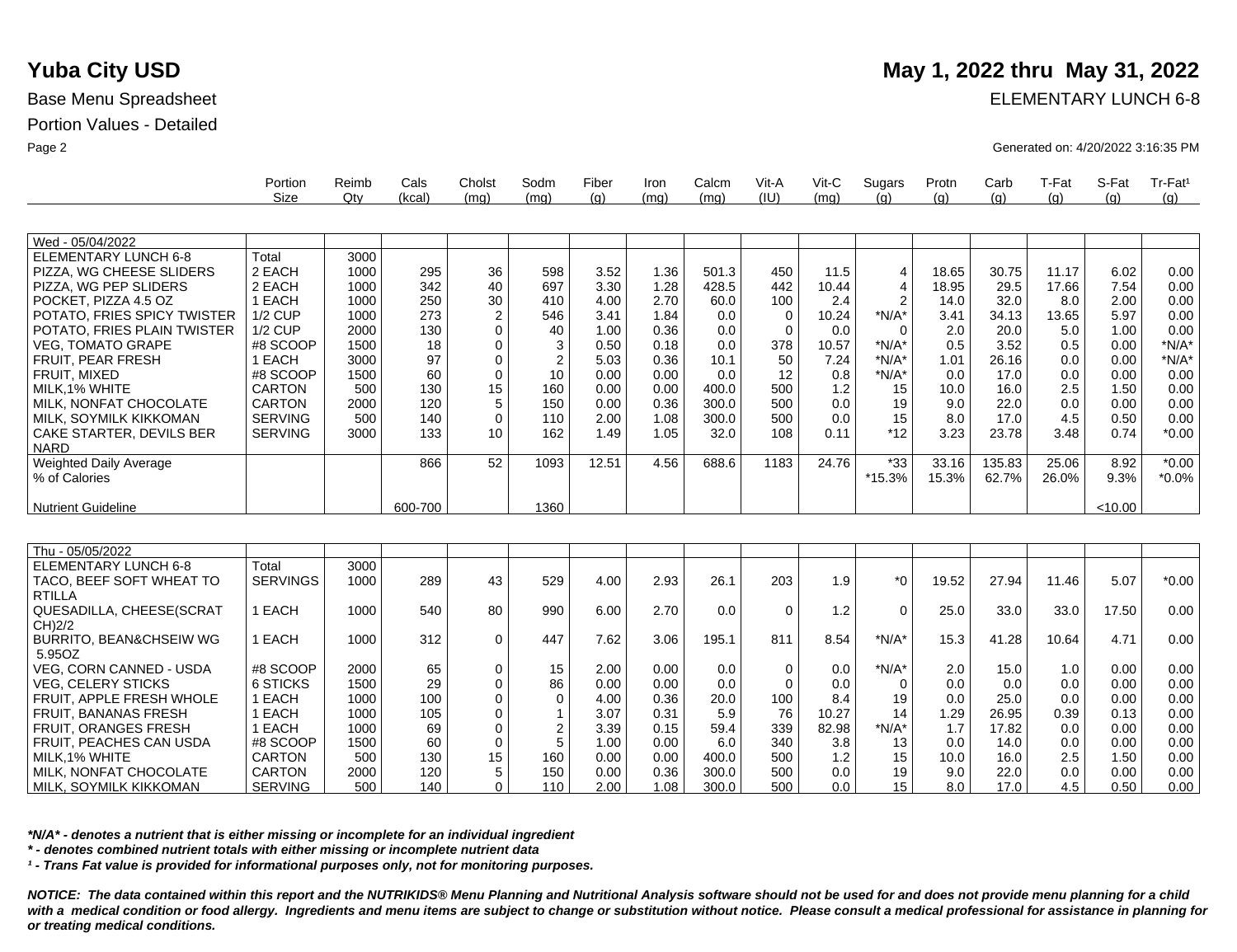# **Yuba City USD** May 1, 2022 thru May 31, 2022

Base Menu Spreadsheet **ELEMENTARY LUNCH 6-8** 

Page 3 Generated on: 4/20/2022 3:16:35 PM

|                                                | Portion        | Reimb | Cals    | Cholst      | Sodm        | Fiber | Iron | Calcm | Vit-A    | $V$ it-C | Sugars          | Protn          | Carb           | T-Fat          | S-Fat         | Tr-Fat <sup>1</sup> |
|------------------------------------------------|----------------|-------|---------|-------------|-------------|-------|------|-------|----------|----------|-----------------|----------------|----------------|----------------|---------------|---------------------|
|                                                | Size           | Qtv   | (kcal)  | (mq)        | (mq)        | (g)   | (mg) | (mq)  | (IU)     | (mg)     | (a)             | (g)            | (g)            | <u>(g)</u>     | (g)           | (g)                 |
| <b>Weighted Daily Average</b><br>% of Calories |                |       | 684     | 47          | 857         | 11.53 | 3.59 | 421.8 | 1180     | 39.86    | $*35$<br>*20.7% | 31.27<br>18.3% | 94.49<br>55.2% | 20.33<br>26.7% | 9.47<br>12.5% | $*0.00$<br>$*0.0\%$ |
| <b>Nutrient Guideline</b>                      |                |       | 600-700 |             | 1360        |       |      |       |          |          |                 |                |                |                | < 10.00       |                     |
|                                                |                |       |         |             |             |       |      |       |          |          |                 |                |                |                |               |                     |
| Fri - 05/06/2022                               |                |       |         |             |             |       |      |       |          |          |                 |                |                |                |               |                     |
| ELEMENTARY LUNCH 6-8                           | Total          | 3000  |         |             |             |       |      |       |          |          |                 |                |                |                |               |                     |
| BURGER, ON A BUN                               | 1 EACH         | 1000  | 288     | 35          | 339         | 4.00  | 2.44 | 172.0 | 0        | 0.0      | $\overline{4}$  | 20.0           | 31.0           | 10.0           | 3.20          | 0.00                |
| <b>BURGER, VEGGIE CHEESE</b>                   | 1 EACH         | 1000  | 370     | 20          | 761         | 9.01  | 4.15 | 230.2 | $\Omega$ | 0.0      | *4              | 31.04          | 40.02          | 10.0           | 4.00          | 0.00                |
| CHICK ON BUN                                   | 1 EACH         | 1000  | 414     | 59          | 521         | 6.00  | 2.44 | 165.0 | 61       | 0.0      | $*_{4}$         | 24.0           | 45.0           | 16.0           | 3.00          | 0.00                |
| <b>VEG. MIXED FROZEN</b>                       | .5 CUP         | 3000  | 60      | $\Omega$    | 39          | 3.00  | 0.00 | 0.0   | $\Omega$ | 0.0      |                 | 2.0            | 12.0           | 0.0            | 0.00          | 0.00                |
| <b>VEG, CUCUMBER</b>                           | #8 SCOOP       | 1500  |         | 0           | $\mathbf 0$ | 0.00  | 0.09 | 5.0   | 25       | 0.6      | $*N/A*$         | 0.0            | 1.0            | 0.0            | 0.00          | 0.00                |
| FRUIT, APPLE FRESH WHOLE                       | 1 EACH         | 1000  | 100     | $\mathbf 0$ | $\mathbf 0$ | 4.00  | 0.36 | 20.0  | 100      | 8.4      | 19              | 0.0            | 25.0           | 0.0            | 0.00          | 0.00                |
| FRUIT, ORANGES FRESH                           | 1 EACH         | 1000  | 69      | 0           | 2           | 3.39  | 0.15 | 59.4  | 339      | 82.98    | $*N/A*$         | 1.7            | 17.82          | 0.0            | 0.00          | 0.00                |
| <b>FRUIT, BANANAS FRESH</b>                    | 1 EACH         | 1000  | 105     | 0           |             | 3.07  | 0.31 | 5.9   | 76       | 10.27    | 14              | 1.29           | 26.95          | 0.39           | 0.13          | 0.00                |
| FRUIT, PEACH CUP FROZEN                        | <b>SERVING</b> | 1000  | 80      | 0           | $\Omega$    | 1.00  | 0.36 | 0.0   | 300      | 162.0    | $*N/A*$         | 1.0            | 19.0           | 0.0            | 0.00          | 0.00                |
| MILK, 1% WHITE                                 | <b>CARTON</b>  | 500   | 130     | 15          | 160         | 0.00  | 0.00 | 400.0 | 500      | 1.2      | 15              | 10.0           | 16.0           | 2.5            | 1.50          | 0.00                |
| MILK, NONFAT CHOCOLATE                         | <b>CARTON</b>  | 2000  | 120     | 5           | 150         | 0.00  | 0.36 | 300.0 | 500      | 0.0      | 19              | 9.0            | 22.0           | 0.0            | 0.00          | 0.00                |
| MILK, SOYMILK KIKKOMAN                         | <b>SERVING</b> | 500   | 140     | 0           | 110         | 2.00  | 1.08 | 300.0 | 500      | 0.0      | 15              | 8.0            | 17.0           | 4.5            | 0.50          | 0.00                |
| <b>Weighted Daily Average</b>                  |                |       | 662     | 44          | 725         | 13.49 | 3.87 | 536.7 | 804      | 88.38    | *36             | 37.34          | 100.93         | 13.30          | 3.78          | 0.00                |
| % of Calories                                  |                |       |         |             |             |       |      |       |          |          | *21.6%          | 22.6%          | 61.0%          | 18.1%          | 5.1%          | $0.0\%$             |
| <b>Nutrient Guideline</b>                      |                |       | 600-700 |             | 1360        |       |      |       |          |          |                 |                |                |                | < 10.00       |                     |

*\*N/A\* - denotes a nutrient that is either missing or incomplete for an individual ingredient*

*\* - denotes combined nutrient totals with either missing or incomplete nutrient data*

*¹ - Trans Fat value is provided for informational purposes only, not for monitoring purposes.*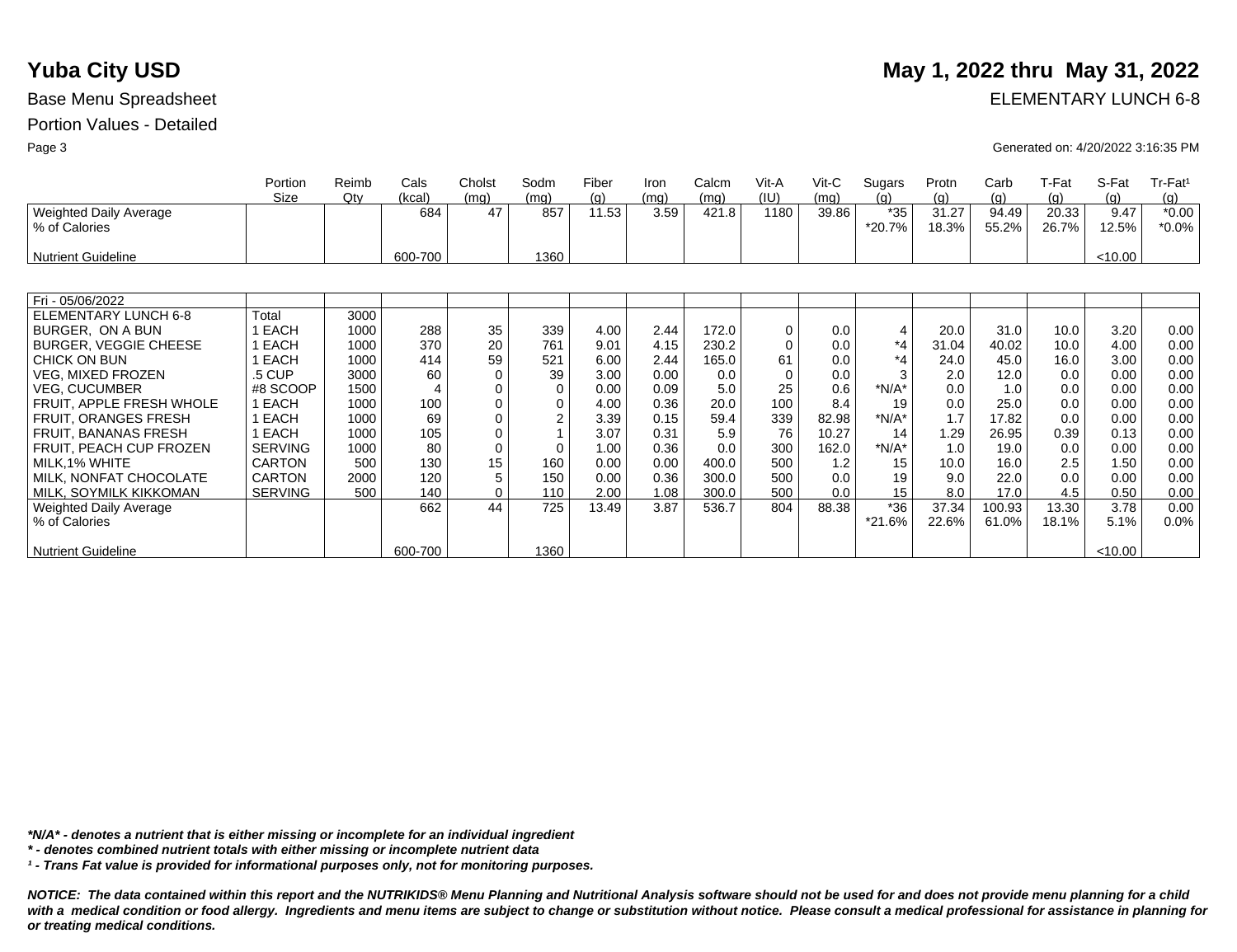MILK, SOYMILK KIKKOMAN

|                                  | Portion        | Reimb | Cals    | Cholst         | Sodm        | Fiber | Iron | Calcm | Vit-A       | Vit-C | Sugars           | Protn | Carb   | T-Fat | S-Fat   | Tr-Fat <sup>1</sup> |
|----------------------------------|----------------|-------|---------|----------------|-------------|-------|------|-------|-------------|-------|------------------|-------|--------|-------|---------|---------------------|
|                                  | Size           | Qtv   | (kcal)  | (mq)           | (mq)        | (q)   | (mq) | (mq)  | (IU)        | (mq)  | (q)              | (q)   | (q)    | (q)   | (q)     | (q)                 |
| Mon - 05/09/2022                 |                |       |         |                |             |       |      |       |             |       |                  |       |        |       |         |                     |
| <b>ELEMENTARY LUNCH 6-8</b>      | Total          | 3000  |         |                |             |       |      |       |             |       |                  |       |        |       |         |                     |
| PRETZEL, NUGGETS W/CHEESE        | <b>SERVING</b> | 1000  | 336     | 56             | 910         | 4.00  | 1.44 | 406.0 | 778         | 0.0   | $\boldsymbol{2}$ | 18.0  | 32.0   | 16.0  | 9.20    | 0.00                |
| CHICKEN, POPCORN WG 10 E         | <b>SERVING</b> | 1000  | 180     | 20             | 420         | 3.00  | 1.80 | 40.0  | $\Omega$    | 0.0   | $\Omega$         | 12.0  | 12.0   | 9.0   | 2.00    | 0.00                |
| <b>ACH RC</b>                    | (10)           |       |         |                |             |       |      |       |             |       |                  |       |        |       |         |                     |
| SANDWICH UNCRUST PB&GR<br>P 5.3  | 1 EA           | 500   | 600     | 0              | 540         | 7.00  | 3.00 | 78.0  | $\Omega$    | 0.0   | 29               | 18.0  | 64.0   | 34.0  | 6.00    | 0.00                |
| SANDWICH, SB & GRAPE WG<br>2.8OZ | 1 EACH         | 500   | 310     | 0              | 250         | 5.00  | 2.70 | 40.0  | $\Omega$    | 0.0   | $*N/A*$          | 10.0  | 33.0   | 17.0  | 2.00    | 0.00                |
| CHEESE, MOZZARELLA STRING        | 1 EACH         | 1000  | 80      | 20             | 200         | 0.00  | 0.00 | 220.0 | $\mathbf 0$ | 0.0   | $\mathbf 0$      | 6.0   | 1.0    | 6.0   | 3.00    | 0.00                |
| POTATO, SMILES                   | <b>SERVING</b> | 2000  | 160     | $\Omega$       | 390         | 2.00  | 0.00 | 0.0   | $\Omega$    | 3.6   | $*N/A*$          | 2.0   | 24.0   | 6.0   | 1.00    | 0.00                |
|                                  | S(6)           |       |         |                |             |       |      |       |             |       |                  |       |        |       |         |                     |
| <b>VEG. CARROTS BABY - SNACK</b> | <b>PACK</b>    | 1500  | 20      | 0              | 44          | 1.13  | 0.51 | 17.0  | 7824        | 4.76  | $*N/A*$          | 0.57  | 4.54   | 0.0   | 0.00    | $*N/A*$             |
| FRUIT, APPLE FRESH WHOLE         | 1 EACH         | 3000  | 100     | $\mathbf 0$    | $\mathbf 0$ | 4.00  | 0.36 | 20.0  | 100         | 8.4   | 19               | 0.0   | 25.0   | 0.0   | 0.00    | 0.00                |
| <b>FRUIT, RAISINS</b>            | <b>BOX</b>     | 1500  | 114     | $\mathbf 0$    | 10          | 1.71  | 0.68 | 23.6  | $\Omega$    | 0.87  | 25               | 1.25  | 30.14  | 0.1   | 0.04    | 0.00                |
| MILK.1% WHITE                    | <b>CARTON</b>  | 500   | 130     | 15             | 160         | 0.00  | 0.00 | 400.0 | 500         | 1.2   | 15               | 10.0  | 16.0   | 2.5   | 1.50    | 0.00                |
| MILK, NONFAT CHOCOLATE           | <b>CARTON</b>  | 2000  | 120     | 5              | 150         | 0.00  | 0.36 | 300.0 | 500         | 0.0   | 19               | 9.0   | 22.0   | 0.0   | 0.00    | 0.00                |
| MILK, SOYMILK KIKKOMAN           | <b>SERVING</b> | 500   | 140     | $\Omega$       | 110         | 2.00  | 1.08 | 300.0 | 500         | 0.0   | 15               | 8.0   | 17.0   | 4.5   | 0.50    | 0.00                |
| <b>Weighted Daily Average</b>    |                |       | 749     | 38             | 1074        | 11.42 | 3.41 | 598.6 | 4772        | 13.82 | $*55$            | 27.91 | 109.67 | 24.05 | 7.08    | $*0.00$             |
| % of Calories                    |                |       |         |                |             |       |      |       |             |       | *29.1%           | 14.9% | 58.6%  | 28.9% | 8.5%    | $*0.0\%$            |
|                                  |                |       |         |                |             |       |      |       |             |       |                  |       |        |       |         |                     |
| <b>Nutrient Guideline</b>        |                |       | 600-700 |                | 1360        |       |      |       |             |       |                  |       |        |       | < 10.00 |                     |
|                                  |                |       |         |                |             |       |      |       |             |       |                  |       |        |       |         |                     |
| Tue - 05/10/2022                 |                |       |         |                |             |       |      |       |             |       |                  |       |        |       |         |                     |
| ELEMENTARY LUNCH 6-8             | Total          | 3000  |         |                |             |       |      |       |             |       |                  |       |        |       |         |                     |
| CORN DOG, MINI CHICK TYSON       | <b>SERVING</b> | 1000  | 315     | 49             | 570         | 2.43  | 1.75 | 24.3  | $\Omega$    | 0.0   | 6                | 14.55 | 27.89  | 16.98 | 3.64    | $*N/A*$             |
|                                  | (6)            |       |         |                |             |       |      |       |             |       |                  |       |        |       |         |                     |
| SANDWICH, VEGGIE STACKER         | <b>SANDWIC</b> | 1000  | 528     | 80             | 924         | 3.46  | 1.61 | 157.3 | 322         | 3.7   | $*_{4}$          | 27.46 | 35.75  | 30.0  | 16.00   | $*0.00$             |
| TURKEY, HOT DOG ON A BUN         | 1 EACH         | 1000  | 300     | 50             | 680         | 3.00  | 2.16 | 230.0 | $\Omega$    | 0.0   | $\overline{4}$   | 14.0  | 31.0   | 14.0  | 4.00    | 0.00                |
| <b>VEG. GREEN BEANS</b>          | #8 SCOOP       | 2000  | 16      | $\mathbf 0$    | 140         | 2.00  | 0.00 | 0.0   | $\Omega$    | 0.0   | 1                | 1.0   | 3.0    | 0.0   | 0.00    | 0.00                |
| SALAD, SPINACH & ROMAINE         | 1EA #8 S       | 1500  | 40      | $\overline{2}$ | 48          | 0.38  | 0.31 | 13.5  | 1730        | 4.94  | $*$ 0            | 0.4   | 1.15   | 4.0   | 0.61    | $*0.00$             |
|                                  | COOP           |       |         |                |             |       |      |       |             |       |                  |       |        |       |         |                     |
| <b>FRUIT, ORANGES FRESH</b>      | 1 EACH         | 3000  | 69      | $\mathbf 0$    | $\mathbf 2$ | 3.39  | 0.15 | 59.4  | 339         | 82.98 | $*N/A*$          | 1.7   | 17.82  | 0.0   | 0.00    | 0.00                |
| FRUIT, PEAR CANNED USDA          | #8 SCOOP       | 1500  | 60      | $\mathbf 0$    | 5           | 2.00  | 0.24 | 8.0   | 60          | 2.5   | 12               | 0.0   | 15.0   | 0.0   | 0.00    | 0.00                |
| MILK, 1% WHITE                   | <b>CARTON</b>  | 500   | 130     | 15             | 160         | 0.00  | 0.00 | 400.0 | 500         | 1.2   | 15               | 10.0  | 16.0   | 2.5   | 1.50    | 0.00                |
| MILK. NONFAT CHOCOLATE           | <b>CARTON</b>  | 2000  | 120     | 5              | 150         | 0.00  | 0.36 | 300.0 | 500         | 0.0   | 19               | 9.0   | 22.0   | 0.0   | 0.00    | 0.00                |

*\*N/A\* - denotes a nutrient that is either missing or incomplete for an individual ingredient*

*\* - denotes combined nutrient totals with either missing or incomplete nutrient data*

SERVING

*¹ - Trans Fat value is provided for informational purposes only, not for monitoring purposes.*

500

140

 $\overline{0}$ 

110

*NOTICE: The data contained within this report and the NUTRIKIDS® Menu Planning and Nutritional Analysis software should not be used for and does not provide menu planning for a child*  with a medical condition or food allergy. Ingredients and menu items are subject to change or substitution without notice. Please consult a medical professional for assistance in planning for *or treating medical conditions.*

2.00

1.08

300.0

500

0.0

15

8.0

17.0

4.5

0.50

0.00

# **Yuba City USD** May 1, 2022 thru May 31, 2022

Base Menu Spreadsheet **ELEMENTARY LUNCH 6-8** 

Page 4 Generated on: 4/20/2022 3:16:35 PM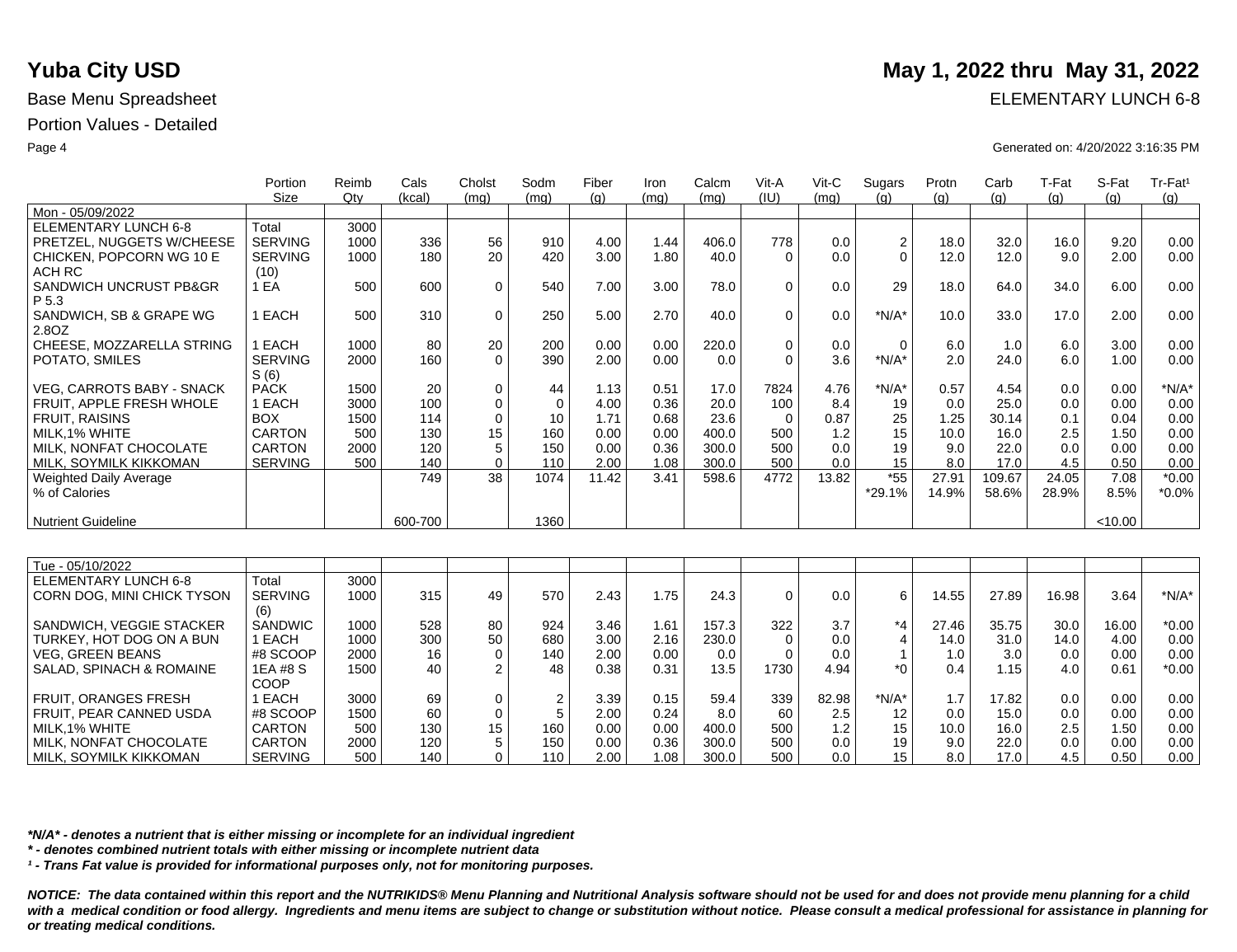|                                         | Portion<br>Size           | Reimb<br>Qtv | Cals<br>(kcal) | Cholst<br>(mq)            | Sodm<br>(mq)   | Fiber<br>(q) | Iron<br>(mq) | Calcm<br>(mq)  | Vit-A<br>(IU) | Vit-C<br>(mq) | Sugars<br>(q) | Protn<br>(q) | Carb<br>(q)  | T-Fat<br>(q) | S-Fat<br>(q) | Tr-Fat <sup>1</sup><br>(g) |
|-----------------------------------------|---------------------------|--------------|----------------|---------------------------|----------------|--------------|--------------|----------------|---------------|---------------|---------------|--------------|--------------|--------------|--------------|----------------------------|
| <b>Weighted Daily Average</b>           |                           |              | 636            | 66                        | 991            | 9.21         | 2.68         | 524.0          | 1842          | 88.14         | $*29$         | 30.24        | 79.60        | 23.49        | 8.52         | $*0.00$                    |
| % of Calories                           |                           |              |                |                           |                |              |              |                |               |               | $*18.3%$      | 19.0%        | 50.1%        | 33.3%        | 12.1%        | $*0.0\%$                   |
| <b>Nutrient Guideline</b>               |                           |              | 600-700        |                           | 1360           |              |              |                |               |               |               |              |              |              | < 10.00      |                            |
|                                         |                           |              |                |                           |                |              |              |                |               |               |               |              |              |              |              |                            |
| Wed - 05/11/2022                        |                           |              |                |                           |                |              |              |                |               |               |               |              |              |              |              |                            |
| ELEMENTARY LUNCH 6-8                    | Total                     | 3000         |                |                           |                |              |              |                |               |               |               |              |              |              |              |                            |
| WAFFLE                                  | <b>WAFFLE</b>             | 1000         | 90             | 4                         | 181            | 0.81         | 0.76         | 11.6           | 351           | 0.0           | $*N/A*$       | 1.65         | 15.63        | 2.06         | 0.41         | 0.00                       |
| YOGURT, STRAW 4 OZ DANIMAL              | <b>SERVING</b>            | 1000         | 130            | 15                        | 85             | 0.00         | 0.00         | 150.0          | 100           | 0.0           | $*N/A*$       | 6.0          | 20.0         | 3.0          | 2.00         | 0.00                       |
| CHEESE, MOZZARELLA STRING               | 1 EACH                    | 1000         | 80             | 20                        | 200            | 0.00         | 0.00         | 220.0          | $\Omega$      | 0.0           | 0             | 6.0          | 1.0          | 6.0          | 3.00         | 0.00                       |
| <b>WAFFLE</b>                           | <b>WAFFLE</b>             | 1000         | 90             | $\overline{A}$            | 181            | 0.81         | 0.76         | 11.6           | 351           | 0.0           | $*N/A*$       | 1.65         | 15.63        | 2.06         | 0.41         | 0.00                       |
| SAUSAGE, PATTIE TURKEY1.0               | <b>SERVING</b>            | 1000         | 120            | 60                        | 180            | 0.00         | 0.72         | 0.0            | $\Omega$      | 0.0           | $\Omega$      | 12.0         | 0.0          | 8.0          | 2.00         | 0.00                       |
| 25OZ.                                   |                           |              |                |                           |                |              |              |                |               |               |               |              |              |              |              |                            |
| BRKFST, SAUSAGE & EGG BIS               | 1 EACH                    | 1000         | 350            | 155                       | 690            | 2.00         | 1.44         | 100.0          | $\Omega$      | 0.0           | $*_{0}$       | 14.0         | 29.0         | 20.0         | 7.50         | 0.00                       |
| <b>CUIT</b>                             |                           |              |                |                           |                |              |              |                |               |               |               |              |              |              |              |                            |
| POTATO, FRIES SPICY TWISTER             | $1/2$ CUP                 | 1000         | 273            | $\boldsymbol{2}$          | 546            | 3.41         | 1.84         | 0.0            | $\Omega$      | 10.24         | $*N/A*$       | 3.41         | 34.13        | 13.65        | 5.97         | 0.00                       |
| POTATO, FRIES PLAIN TWISTER             | <b>1/2 CUP</b>            | 2000         | 130            | $\mathbf 0$               | 40             | 1.00         | 0.36         | 0.0            | $\Omega$      | 0.0           | $\Omega$      | 2.0          | 20.0         | 5.0          | 1.00         | 0.00                       |
| <b>VEG. TOMATO GRAPE</b>                | #8 SCOOP                  | 1500         | 18             | $\Omega$                  | 3              | 0.50         | 0.18         | 0.0            | 378           | 10.57         | $*N/A*$       | 0.5          | 3.52         | 0.5          | 0.00         | $*N/A*$                    |
| <b>FRUIT, PEAR FRESH</b>                | 1 EACH                    | 3000         | 97             | $\mathbf 0$               | $\overline{2}$ | 5.03         | 0.36         | 10.1           | 50            | 7.24          | $*N/A*$       | 1.01         | 26.16        | 0.0          | 0.00         | $*N/A*$                    |
| FRUIT, MIXED                            | #8 SCOOP<br><b>CARTON</b> | 1500<br>500  | 60<br>130      | $\mathbf 0$<br>15         | 10<br>160      | 0.00         | 0.00<br>0.00 | 0.0            | 12            | 0.8<br>1.2    | $*N/A*$<br>15 | 0.0          | 17.0         | 0.0<br>2.5   | 0.00<br>1.50 | 0.00                       |
| MILK.1% WHITE<br>MILK. NONFAT CHOCOLATE | <b>CARTON</b>             | 2000         |                |                           |                | 0.00         | 0.36         | 400.0          | 500           |               |               | 10.0         | 16.0         |              |              | 0.00                       |
| MILK, SOYMILK KIKKOMAN                  | <b>SERVING</b>            | 500          | 120<br>140     | $\sqrt{5}$<br>$\mathbf 0$ | 150<br>110     | 0.00<br>2.00 | 1.08         | 300.0<br>300.0 | 500<br>500    | 0.0<br>0.0    | 19<br>15      | 9.0<br>8.0   | 22.0<br>17.0 | 0.0<br>4.5   | 0.00<br>0.50 | 0.00<br>0.00               |
| CAKE STARTER, DEVILS BER                | <b>SERVING</b>            | 3000         | 133            | 10                        | 162            | 1.49         | 1.05         | 32.0           | 108           | 0.11          | $*12$         | 3.23         | 23.78        | 3.48         | 0.74         | $*0.00$                    |
| <b>NARD</b>                             |                           |              |                |                           |                |              |              |                |               |               |               |              |              |              |              |                            |
| <b>Weighted Daily Average</b>           |                           |              | 858            | 102                       | 1030           | 10.12        | 4.01         | 523.1          | 1120          | 16.65         | $*30$         | 29.73        | 132.17       | 26.48        | 8.84         | $*0.00$                    |
| % of Calories                           |                           |              |                |                           |                |              |              |                |               |               | $*14.0%$      | 13.9%        | 61.6%        | 27.8%        | 9.3%         | $*0.0\%$                   |
|                                         |                           |              |                |                           |                |              |              |                |               |               |               |              |              |              |              |                            |
| <b>Nutrient Guideline</b>               |                           |              | 600-700        |                           | 1360           |              |              |                |               |               |               |              |              |              | < 10.00      |                            |

**Yuba City USD** May 1, 2022 thru May 31, 2022

Base Menu Spreadsheet **ELEMENTARY LUNCH 6-8** 

Page 5 Generated on: 4/20/2022 3:16:35 PM

*\*N/A\* - denotes a nutrient that is either missing or incomplete for an individual ingredient*

*\* - denotes combined nutrient totals with either missing or incomplete nutrient data*

*¹ - Trans Fat value is provided for informational purposes only, not for monitoring purposes.*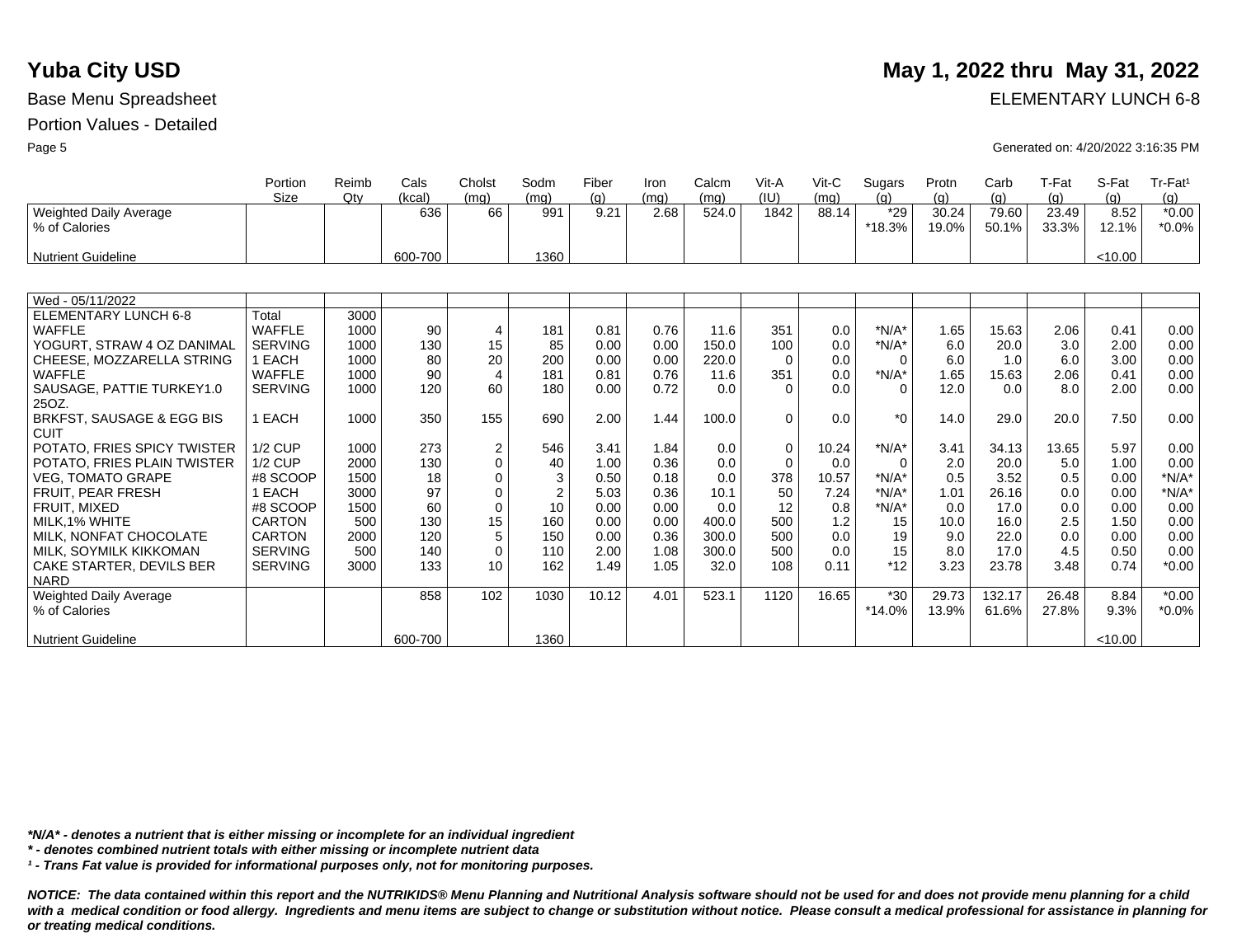Nutrient Guideline

|                               | Portion        | Reimb | Cals    | Cholst      | Sodm           | Fiber | Iron | Calcm | Vit-A    | $V$ it-C | Sugars       | Protn | Carb  | T-Fat | S-Fat   | Tr-Fat <sup>1</sup> |
|-------------------------------|----------------|-------|---------|-------------|----------------|-------|------|-------|----------|----------|--------------|-------|-------|-------|---------|---------------------|
|                               | <b>Size</b>    | Qtv   | (kcal)  | (mq)        | (mq)           | (q)   | (mq) | (mq)  | (IU)     | (mq)     | (q)          | (q)   | (q)   | (q)   | (q)     | (q)                 |
| Thu - 05/12/2022              |                |       |         |             |                |       |      |       |          |          |              |       |       |       |         |                     |
| <b>ELEMENTARY LUNCH 6-8</b>   | Total          | 3000  |         |             |                |       |      |       |          |          |              |       |       |       |         |                     |
| CHICKEN FAJITA ON TORTILLA    | 1 EACH         | 1000  | 320     | 84          | 853            | 6.00  | 3.80 | 72.0  | 720      | 18.48    | $*$ 0        | 25.16 | 30.08 | 11.12 | 3.30    | 0.00                |
| ENCHILADAS, CHEESE            | 2 EACH         | 1000  | 275     | 30          | 582            | 1.96  | 0.84 | 435.5 | 803      | 0.32     | $*N/A*$      | 18.54 | 26.71 | 11.23 | 6.84    | 0.00                |
| POCKET, TACO 4.5 OZ           | <b>POCKET</b>  | 1000  | 260     | 35          | 390            | 4.00  | 2.70 | 80.0  | 200      | 1.2      |              | 17.0  | 31.0  | 8.0   | 2.50    | 0.00                |
| VEG, CORN CANNED - USDA       | #8 SCOOP       | 2000  | 65      | $\mathbf 0$ | 15             | 2.00  | 0.00 | 0.0   | $\Omega$ | 0.0      | $*N/A*$      | 2.0   | 15.0  | 1.0   | 0.00    | 0.00                |
| <b>VEG, CELERY STICKS</b>     | 6 STICKS       | 1500  | 29      | $\Omega$    | 86             | 0.00  | 0.00 | 0.0   | $\Omega$ | 0.0      | $\Omega$     | 0.0   | 0.0   | 0.0   | 0.00    | 0.00                |
| FRUIT, APPLE FRESH WHOLE      | 1 EACH         | 1000  | 100     | $\mathbf 0$ | $\mathbf 0$    | 4.00  | 0.36 | 20.0  | 100      | 8.4      | 19           | 0.0   | 25.0  | 0.0   | 0.00    | 0.00                |
| <b>FRUIT, BANANAS FRESH</b>   | 1 EACH         | 1000  | 105     | $\Omega$    | $\mathbf{1}$   | 3.07  | 0.31 | 5.9   | 76       | 10.27    | 14           | 1.29  | 26.95 | 0.39  | 0.13    | 0.00                |
| <b>FRUIT, ORANGES FRESH</b>   | 1 EACH         | 1000  | 69      | $\Omega$    | $\overline{c}$ | 3.39  | 0.15 | 59.4  | 339      | 82.98    | $*N/A*$      | 1.7   | 17.82 | 0.0   | 0.00    | 0.00                |
| FRUIT. PEACHES CAN USDA       | #8 SCOOP       | 1500  | 60      | $\Omega$    | 5              | 1.00  | 0.00 | 6.0   | 340      | 3.8      | 13           | 0.0   | 14.0  | 0.0   | 0.00    | 0.00                |
| MILK.1% WHITE                 | <b>CARTON</b>  | 500   | 130     | 15          | 160            | 0.00  | 0.00 | 400.0 | 500      | 1.2      | 15           | 10.0  | 16.0  | 2.5   | 1.50    | 0.00                |
| <b>MILK, NONFAT CHOCOLATE</b> | <b>CARTON</b>  | 2000  | 120     | 5           | 150            | 0.00  | 0.36 | 300.0 | 500      | 0.0      | 19           | 9.0   | 22.0  | 0.0   | 0.00    | 0.00                |
| <b>MILK, SOYMILK KIKKOMAN</b> | <b>SERVING</b> | 500   | 140     | $\mathbf 0$ | 110            | 2.00  | 1.08 | 300.0 | 500      | 0.0      | 15           | 8.0   | 17.0  | 4.5   | 0.50    | 0.00                |
| <b>Weighted Daily Average</b> |                |       | 589     | 55          | 810            | 9.64  | 3.14 | 543.9 | 1416     | 42.65    | $*36$        | 31.56 | 89.69 | 12.08 | 4.59    | 0.00                |
| % of Calories                 |                |       |         |             |                |       |      |       |          |          | $*24.2%$     | 21.4% | 60.9% | 18.5% | 7.0%    | 0.0%                |
|                               |                |       |         |             |                |       |      |       |          |          |              |       |       |       |         |                     |
| <b>Nutrient Guideline</b>     |                |       | 600-700 |             | 1360           |       |      |       |          |          |              |       |       |       | < 10.00 |                     |
|                               |                |       |         |             |                |       |      |       |          |          |              |       |       |       |         |                     |
|                               |                |       |         |             |                |       |      |       |          |          |              |       |       |       |         |                     |
| Fri - 05/13/2022              |                |       |         |             |                |       |      |       |          |          |              |       |       |       |         |                     |
| ELEMENTARY LUNCH 6-8          | Total          | 3000  |         |             |                |       |      |       |          |          |              |       |       |       |         |                     |
| <b>TURKEY, BBQ SANDWICH</b>   | SANDWI         | 1000  | 365     | 31          | 1254           | 2.47  | 2.21 | 12.9  | 250      | 3.44     | $*11$        | 21.77 | 63.27 | 2.89  | 0.72    | $*0.01$             |
|                               | <b>CHES</b>    |       |         |             |                |       |      |       |          |          |              |       |       |       |         |                     |
| WRAP, VEGETARIAN 2/2          | 1 EACH         | 1000  | 548     | 80          | 994            | 6.46  | 2.87 | 7.3   | 322      | 4.9      | $*_{0}$      | 25.46 | 34.75 | 33.0  | 17.50   | $*0.00$             |
| TUNA, SALAD MIX SUPPER        | <b>1/2 CUP</b> | 1000  | 156     | 34          | 409            | 0.03  | 0.39 | 0.5   | $\Omega$ | 0.02     | $*$ $\Omega$ | 13.01 | 2.42  | 10.63 | 1.52    | $*0.00$             |
| <b>CRACKER, SALTINES</b>      | <b>PACKAGE</b> | 1000  | 30      | $\mathbf 0$ | 90             | 0.50  | 0.36 | 0.0   | $\Omega$ | 0.0      | $*N/A*$      | 1.0   | 5.09  | 0.75  | 0.00    | $*N/A*$             |
| <b>VEG, MIXED FROZEN</b>      | .5 CUP         | 3000  | 60      | $\mathbf 0$ | 39             | 3.00  | 0.00 | 0.0   | $\Omega$ | 0.0      | 3            | 2.0   | 12.0  | 0.0   | 0.00    | 0.00                |
| <b>VEG. CUCUMBER</b>          | #8 SCOOP       | 1500  | 4       | $\mathbf 0$ | $\mathbf 0$    | 0.00  | 0.09 | 5.0   | 25       | 0.6      | $*N/A*$      | 0.0   | 1.0   | 0.0   | 0.00    | 0.00                |
| FRUIT, APPLE FRESH WHOLE      | 1 EACH         | 1000  | 100     | 0           | $\mathbf 0$    | 4.00  | 0.36 | 20.0  | 100      | 8.4      | 19           | 0.0   | 25.0  | 0.0   | 0.00    | 0.00                |
| FRUIT, ORANGES FRESH          | 1 EACH         | 1000  | 69      | $\mathbf 0$ | $\overline{c}$ | 3.39  | 0.15 | 59.4  | 339      | 82.98    | $*N/A*$      | 1.7   | 17.82 | 0.0   | 0.00    | 0.00                |
| FRUIT, BANANAS FRESH          | 1 EACH         | 1000  | 105     | $\mathbf 0$ | $\mathbf{1}$   | 3.07  | 0.31 | 5.9   | 76       | 10.27    | 14           | 1.29  | 26.95 | 0.39  | 0.13    | 0.00                |
| FRUIT, PEACH CUP FROZEN       | <b>SERVING</b> | 1000  | 80      | $\mathbf 0$ | $\mathbf 0$    | 1.00  | 0.36 | 0.0   | 300      | 162.0    | $*N/A*$      | 1.0   | 19.0  | 0.0   | 0.00    | 0.00                |
| MILK.1% WHITE                 | <b>CARTON</b>  | 500   | 130     | 15          | 160            | 0.00  | 0.00 | 400.0 | 500      | 1.2      | 15           | 10.0  | 16.0  | 2.5   | 1.50    | 0.00                |
| <b>MILK, NONFAT CHOCOLATE</b> | <b>CARTON</b>  | 2000  | 120     | 5           | 150            | 0.00  | 0.36 | 300.0 | 500      | 0.0      | 19           | 9.0   | 22.0  | 0.0   | 0.00    | 0.00                |
| MILK. SOYMILK KIKKOMAN        | <b>SERVING</b> | 500   | 140     | $\Omega$    | 110            | 2.00  | 1.08 | 300.0 | 500      | 0.0      | 15           | 8.0   | 17.0  | 4.5   | 0.50    | 0.00                |
| Weighted Daily Average        |                |       | 671     | 54          | 1101           | 10.31 | 2.80 | 354.5 | 975      | 91.17    | $*35$        | 32.74 | 97.43 | 17.05 | 6.96    | $*0.00$             |
| % of Calories                 |                |       |         |             |                |       |      |       |          |          | $*21.1%$     | 19.5% | 58.0% | 22.9% | 9.3%    | $*0.0\%$            |

*\*N/A\* - denotes a nutrient that is either missing or incomplete for an individual ingredient*

*\* - denotes combined nutrient totals with either missing or incomplete nutrient data*

*¹ - Trans Fat value is provided for informational purposes only, not for monitoring purposes.*

600-700

*NOTICE: The data contained within this report and the NUTRIKIDS® Menu Planning and Nutritional Analysis software should not be used for and does not provide menu planning for a child*  with a medical condition or food allergy. Ingredients and menu items are subject to change or substitution without notice. Please consult a medical professional for assistance in planning for *or treating medical conditions.*

1360

## **Yuba City USD** May 1, 2022 thru May 31, 2022

Base Menu Spreadsheet **ELEMENTARY LUNCH 6-8** 

Page 6 Generated on: 4/20/2022 3:16:35 PM

 $< 10.00$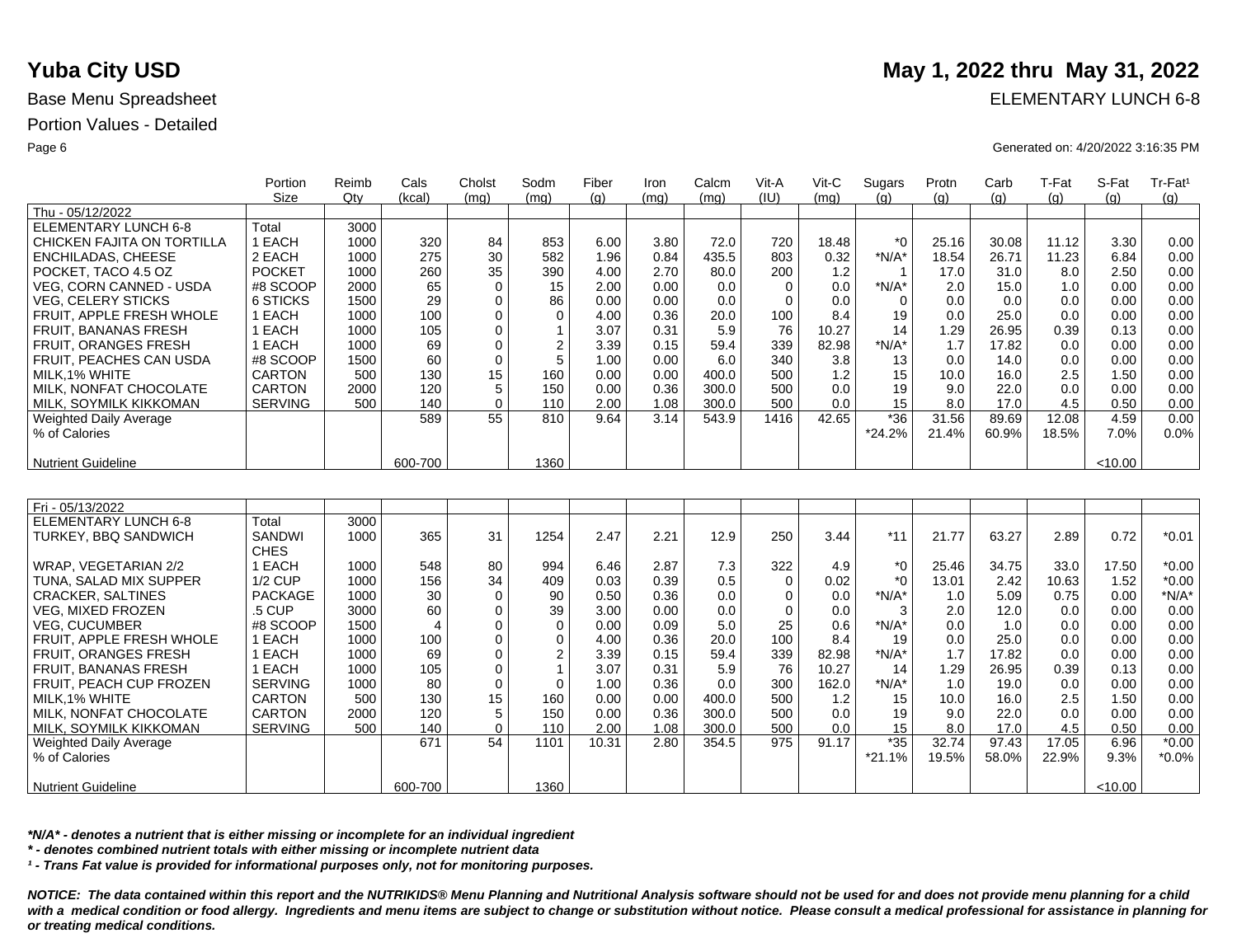|                                  | Portion                | Reimb | Cals    | Cholst      | Sodm | Fiber | Iron | Calcm | Vit-A<br>(IU) | Vit-C | Sugars         | Protn | Carb   | T-Fat | S-Fat   | Tr-Fat <sup>1</sup> |
|----------------------------------|------------------------|-------|---------|-------------|------|-------|------|-------|---------------|-------|----------------|-------|--------|-------|---------|---------------------|
|                                  | Size                   | Qty   | (kcal)  | (mq)        | (mq) | (q)   | (mq) | (mq)  |               | (mq)  | (q)            | (q)   | (q)    | (q)   | (q)     | (q)                 |
| Mon - 05/16/2022                 |                        |       |         |             |      |       |      |       |               |       |                |       |        |       |         |                     |
| <b>ELEMENTARY LUNCH 6-8</b>      | Total                  | 3000  |         |             |      |       |      |       |               |       |                |       |        |       |         |                     |
| SLOPPY JOE BEEF SCRATCH          | <b>SERVING</b>         | 1000  | 277     | 24          | 347  | 3.41  | 1.73 | 161.6 | 165           | 1.9   | $*6$           | 14.1  | 40.08  | 7.71  | 1.87    | $*0.93$             |
| MAC & CHEESE, WG JTM             | #6 SCOOP               | 1000  | 286     | 37          | 441  | 2.00  | 0.00 | 365.0 | 493           | 1.0   | 8              | 15.0  | 31.0   | 12.0  | 6.50    | 0.00                |
| BREAD, ROLL DINNER 1 OZ          | 1 EACH                 | 1000  | 85      | 9           | 23   | 0.60  | 0.80 | 19.0  | 65            | 0.0   | $*N/A*$        | 3.1   | 15.0   | 1.5   | 0.00    | $*N/A*$             |
| SANDWICH, PB & GRAPE WG          | 1 EACH                 | 500   | 310     | $\Omega$    | 300  | 4.00  | 1.08 | 60.0  | $\Omega$      | 0.0   | $*N/A*$        | 10.0  | 35.0   | 16.0  | 2.50    | 0.00                |
| 2.8OZ                            |                        |       |         |             |      |       |      |       |               |       |                |       |        |       |         |                     |
| SANDWICH, SB & GRAPE WG<br>2.8OZ | 1 EACH                 | 500   | 310     | $\mathbf 0$ | 250  | 5.00  | 2.70 | 40.0  | $\mathbf 0$   | 0.0   | $*N/A*$        | 10.0  | 33.0   | 17.0  | 2.00    | 0.00                |
| CHEESE, MOZZARELLA STRING        | 1 EACH                 | 100   | 80      | 20          | 200  | 0.00  | 0.00 | 220.0 | $\mathbf 0$   | 0.0   | $\Omega$       | 6.0   | 1.0    | 6.0   | 3.00    | 0.00                |
| POTATO, SMILES                   | <b>SERVING</b><br>S(6) | 2000  | 160     | $\Omega$    | 390  | 2.00  | 0.00 | 0.0   | $\Omega$      | 3.6   | $*N/A*$        | 2.0   | 24.0   | 6.0   | 1.00    | 0.00                |
| <b>VEG. CARROTS BABY - SNACK</b> | <b>PACK</b>            | 1500  | 20      | $\Omega$    | 44   | 1.13  | 0.51 | 17.0  | 7824          | 4.76  | $*N/A*$        | 0.57  | 4.54   | 0.0   | 0.00    | $*N/A*$             |
| <b>FRUIT. APPLE FRESH WHOLE</b>  | 1 EACH                 | 3000  | 100     | $\mathbf 0$ | 0    | 4.00  | 0.36 | 20.0  | 100           | 8.4   | 19             | 0.0   | 25.0   | 0.0   | 0.00    | 0.00                |
| <b>FRUIT, RAISINS</b>            | <b>BOX</b>             | 1500  | 114     | $\mathbf 0$ | 10   | 1.71  | 0.68 | 23.6  | $\mathbf 0$   | 0.87  | 25             | 1.25  | 30.14  | 0.1   | 0.04    | 0.00                |
| MILK.1% WHITE                    | <b>CARTON</b>          | 500   | 130     | 15          | 160  | 0.00  | 0.00 | 400.0 | 500           | 1.2   | 15             | 10.0  | 16.0   | 2.5   | 1.50    | 0.00                |
| MILK. NONFAT CHOCOLATE           | <b>CARTON</b>          | 2000  | 120     | 5           | 150  | 0.00  | 0.36 | 300.0 | 500           | 0.0   | 19             | 9.0   | 22.0   | 0.0   | 0.00    | 0.00                |
| MILK, SOYMILK KIKKOMAN           | <b>SERVING</b>         | 500   | 140     | $\mathbf 0$ | 110  | 2.00  | 1.08 | 300.0 | 500           | 0.0   | 15             | 8.0   | 17.0   | 4.5   | 0.50    | 0.00                |
| Weighted Daily Average           |                        |       | 720     | 30          | 801  | 10.59 | 2.85 | 562.8 | 4753          | 14.79 | $*54$          | 25.51 | 118.57 | 17.98 | 4.66    | $*0.31$             |
| % of Calories                    |                        |       |         |             |      |       |      |       |               |       | *29.9%         | 14.2% | 65.8%  | 22.5% | 5.8%    | $*0.4%$             |
| <b>Nutrient Guideline</b>        |                        |       | 600-700 |             | 1360 |       |      |       |               |       |                |       |        |       | < 10.00 |                     |
|                                  |                        |       |         |             |      |       |      |       |               |       |                |       |        |       |         |                     |
| Tue - 05/17/2022                 |                        |       |         |             |      |       |      |       |               |       |                |       |        |       |         |                     |
| <b>ELEMENTARY LUNCH 6-8</b>      | Total                  | 3000  |         |             |      |       |      |       |               |       |                |       |        |       |         |                     |
| SANDWICH, GRILL TURK & CH        | 1 EACH                 | 1000  | 381     | 63          | 1664 | 4.00  | 2.20 | 74.6  | 42            | 1.0   | $*_{4}$        | 33.49 | 35.6   | 13.18 | 5.80    | $*0.00$             |
| SANDWICH, GRILLED CHEESE         | 1 EACH                 | 1000  | 447     | 60          | 858  | 4.00  | 1.80 | 70.0  | 83            | 0.0   | $*_{4}$        | 23.0  | 35.0   | 24.83 | 12.33   | $*0.00$             |
| SANDWICH, MEATBALL               | 1 EACH                 | 1000  | 307     | 35          | 480  | 3.38  | 2.37 | 16.0  | 11            | 0.0   | $*6$           | 16.17 | 36.42  | 9.95  | 3.36    | 0.00                |
| <b>VEG, GREEN BEANS</b>          | #16 SCOO               | 1500  | 8       | $\mathbf 0$ | 70   | 1.00  | 0.00 | 0.0   | $\mathbf 0$   | 0.0   | $\overline{1}$ | 0.5   | 1.5    | 0.0   | 0.00    | 0.00                |
| SALAD, SPINACH & ROMAINE         | 1EA #8 S<br>COOP       | 1500  | 40      | 2           | 48   | 0.38  | 0.31 | 13.5  | 1730          | 4.94  | $*$ 0          | 0.4   | 1.15   | 4.0   | 0.61    | $*0.00$             |
| FRUIT, ORANGES FRESH             | 1 EACH                 | 3000  | 69      | $\mathbf 0$ | 2    | 3.39  | 0.15 | 59.4  | 339           | 82.98 | $*N/A*$        | 1.7   | 17.82  | 0.0   | 0.00    | 0.00                |
| FRUIT, PEAR CANNED USDA          | #8 SCOOP               | 1500  | 60      | $\mathbf 0$ | 5    | 2.00  | 0.24 | 8.0   | 60            | 2.5   | 12             | 0.0   | 15.0   | 0.0   | 0.00    | 0.00                |
| MILK, 1% WHITE                   | <b>CARTON</b>          | 500   | 130     | 15          | 160  | 0.00  | 0.00 | 400.0 | 500           | 1.2   | 15             | 10.0  | 16.0   | 2.5   | 1.50    | 0.00                |
| MILK, NONFAT CHOCOLATE           | CARTON                 | 2000  | 120     | 5           | 150  | 0.00  | 0.36 | 300.0 | 500           | 0.0   | 19             | 9.0   | 22.0   | 0.0   | 0.00    | 0.00                |
| MILK, SOYMILK KIKKOMAN           | <b>SERVING</b>         | 500   | 140     | $\Omega$    | 110  | 2.00  | 1.08 | 300.0 | 500           | 0.0   | 15             | 8.0   | 17.0   | 4.5   | 0.50    | 0.00                |

*\*N/A\* - denotes a nutrient that is either missing or incomplete for an individual ingredient*

*\* - denotes combined nutrient totals with either missing or incomplete nutrient data*

*¹ - Trans Fat value is provided for informational purposes only, not for monitoring purposes.*

*NOTICE: The data contained within this report and the NUTRIKIDS® Menu Planning and Nutritional Analysis software should not be used for and does not provide menu planning for a child*  with a medical condition or food allergy. Ingredients and menu items are subject to change or substitution without notice. Please consult a medical professional for assistance in planning for *or treating medical conditions.*

## **Yuba City USD** May 1, 2022 thru May 31, 2022

Base Menu Spreadsheet **ELEMENTARY LUNCH 6-8** 

Page 7 Generated on: 4/20/2022 3:16:35 PM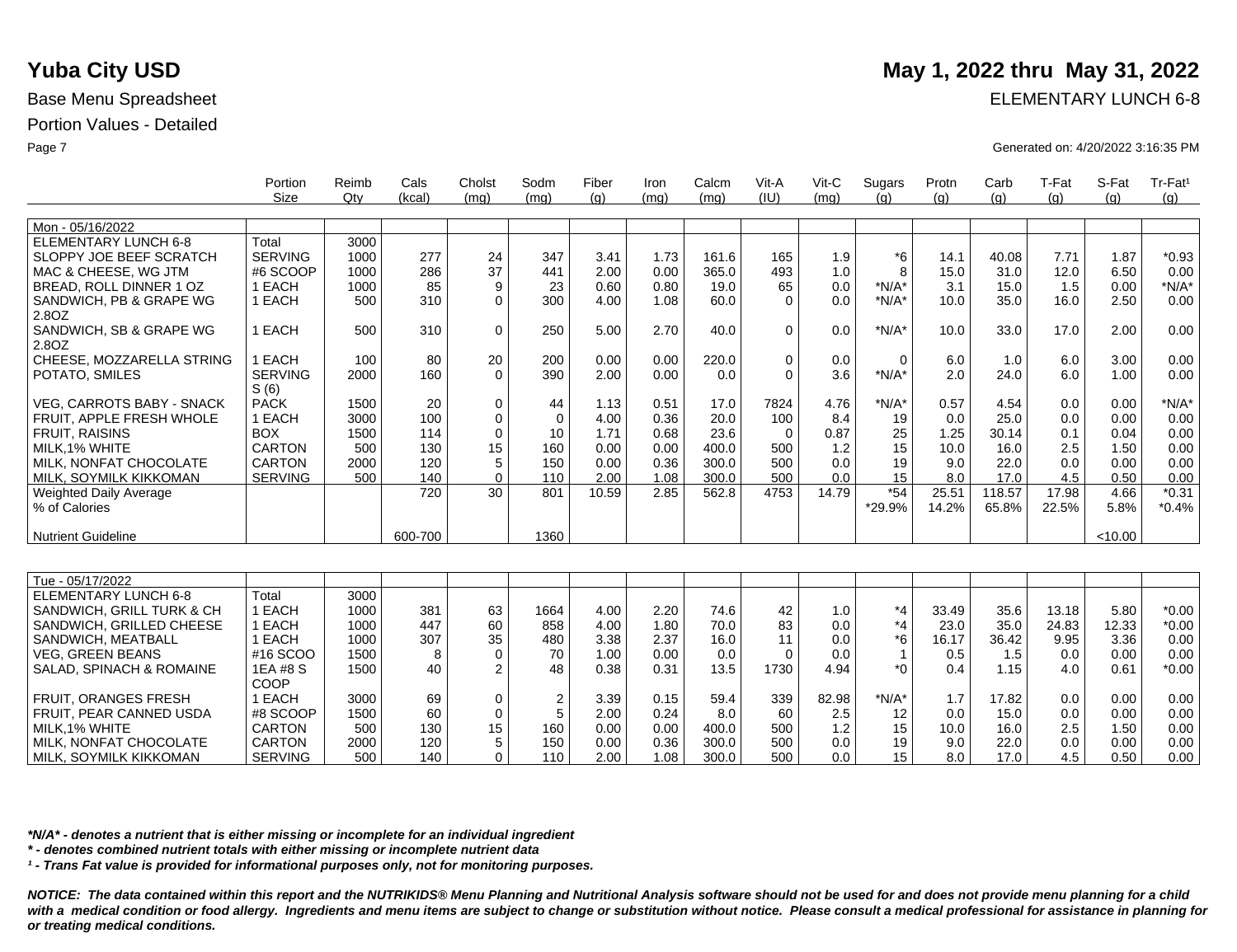# **Yuba City USD** May 1, 2022 thru May 31, 2022

Base Menu Spreadsheet **ELEMENTARY LUNCH 6-8** 

Page 8 Generated on: 4/20/2022 3:16:36 PM

|                             | Portion        | Reimb | Cals    | Cholst         | Sodm           | Fiber | Iron | Calcm | Vit-A    | $V$ it-C | Sugars         | Protn | Carb   | T-Fat | S-Fat   | Tr-Fat <sup>1</sup> |
|-----------------------------|----------------|-------|---------|----------------|----------------|-------|------|-------|----------|----------|----------------|-------|--------|-------|---------|---------------------|
|                             | Size           | Qtv   | (kcal)  | (mq)           | (mq)           | (a)   | (mq) | (mq)  | (IU)     | (mq)     | (q)            | (q)   | (q)    | (a)   | (q)     | (q)                 |
| Weighted Daily Average      |                |       | 626     | 60             | 1209           | 9.21  | 2.97 | 440.3 | 1780     | 87.24    | $*29$          | 35.37 | 82.48  | 19.16 | 7.80    | $*0.00$             |
| % of Calories               |                |       |         |                |                |       |      |       |          |          | *18.4%         | 22.6% | 52.7%  | 27.5% | 11.2%   | $*0.0\%$            |
|                             |                |       |         |                |                |       |      |       |          |          |                |       |        |       |         |                     |
| <b>Nutrient Guideline</b>   |                |       | 600-700 |                | 1360           |       |      |       |          |          |                |       |        |       | < 10.00 |                     |
|                             |                |       |         |                |                |       |      |       |          |          |                |       |        |       |         |                     |
|                             |                |       |         |                |                |       |      |       |          |          |                |       |        |       |         |                     |
| Wed - 05/18/2022            |                |       |         |                |                |       |      |       |          |          |                |       |        |       |         |                     |
| ELEMENTARY LUNCH 6-8        | Total          | 3000  |         |                |                |       |      |       |          |          |                |       |        |       |         |                     |
| PIZZA, WG CHEESE SLIDERS    | 2 EACH         | 1000  | 295     | 36             | 598            | 3.52  | 1.36 | 501.3 | 450      | 11.5     | 4              | 18.65 | 30.75  | 11.17 | 6.02    | 0.00                |
| PIZZA, WG PEP SLIDERS       | 2 EACH         | 1000  | 342     | 40             | 697            | 3.30  | 1.28 | 428.5 | 442      | 10.44    | 4              | 18.95 | 29.5   | 17.66 | 7.54    | 0.00                |
| POCKET, PIZZA 4.5 OZ        | EACH           | 1000  | 250     | 30             | 410            | 4.00  | 2.70 | 60.0  | 100      | 2.4      | $\overline{2}$ | 14.0  | 32.0   | 8.0   | 2.00    | 0.00                |
| POTATO, FRIES SPICY TWISTER | <b>1/2 CUP</b> | 1000  | 273     | $\overline{c}$ | 546            | 3.41  | 1.84 | 0.0   | 0        | 10.24    | $*N/A*$        | 3.41  | 34.13  | 13.65 | 5.97    | 0.00                |
| POTATO, FRIES PLAIN TWISTER | $1/2$ CUP      | 2000  | 130     | $\Omega$       | 40             | 1.00  | 0.36 | 0.0   | $\Omega$ | 0.0      | $\Omega$       | 2.0   | 20.0   | 5.0   | 1.00    | 0.00                |
| <b>VEG, TOMATO GRAPE</b>    | #8 SCOOP       | 1500  | 18      | 0              | 3              | 0.50  | 0.18 | 0.0   | 378      | 10.57    | $*N/A*$        | 0.5   | 3.52   | 0.5   | 0.00    | $*N/A*$             |
| FRUIT, PEAR FRESH           | EACH           | 3000  | 97      | 0              | $\overline{2}$ | 5.03  | 0.36 | 10.1  | 50       | 7.24     | $*N/A*$        | 1.01  | 26.16  | 0.0   | 0.00    | $*N/A*$             |
| FRUIT, MIXED                | #8 SCOOP       | 1500  | 60      | $\mathbf 0$    | 10             | 0.00  | 0.00 | 0.0   | 12       | 0.8      | $*N/A*$        | 0.0   | 17.0   | 0.0   | 0.00    | 0.00                |
| MILK, 1% WHITE              | <b>CARTON</b>  | 500   | 130     | 15             | 160            | 0.00  | 0.00 | 400.0 | 500      | 1.2      | 15             | 10.0  | 16.0   | 2.5   | 1.50    | 0.00                |
| MILK, NONFAT CHOCOLATE      | <b>CARTON</b>  | 2000  | 120     | 5              | 150            | 0.00  | 0.36 | 300.0 | 500      | 0.0      | 19             | 9.0   | 22.0   | 0.0   | 0.00    | 0.00                |
| MILK, SOYMILK KIKKOMAN      | <b>SERVING</b> | 500   | 140     | $\mathbf 0$    | 110            | 2.00  | 1.08 | 300.0 | 500      | 0.0      | 15             | 8.0   | 17.0   | 4.5   | 0.50    | 0.00                |
| CAKE STARTER, DEVILS BER    | <b>SERVING</b> | 3000  | 133     | 10             | 162            | 1.49  | 1.05 | 32.0  | 108      | 0.11     | $*12$          | 3.23  | 23.78  | 3.48  | 0.74    | $*0.00$             |
| <b>NARD</b>                 |                |       |         |                |                |       |      |       |          |          |                |       |        |       |         |                     |
| Weighted Daily Average      |                |       | 866     | 52             | 1093           | 12.51 | 4.56 | 688.6 | 1183     | 24.76    | $*33$          | 33.16 | 135.83 | 25.06 | 8.92    | $*0.00$             |
| % of Calories               |                |       |         |                |                |       |      |       |          |          | *15.3%         | 15.3% | 62.7%  | 26.0% | 9.3%    | $*0.0\%$            |
|                             |                |       |         |                |                |       |      |       |          |          |                |       |        |       |         |                     |
| <b>Nutrient Guideline</b>   |                |       | 600-700 |                | 1360           |       |      |       |          |          |                |       |        |       | < 10.00 |                     |

*\*N/A\* - denotes a nutrient that is either missing or incomplete for an individual ingredient*

*\* - denotes combined nutrient totals with either missing or incomplete nutrient data*

*¹ - Trans Fat value is provided for informational purposes only, not for monitoring purposes.*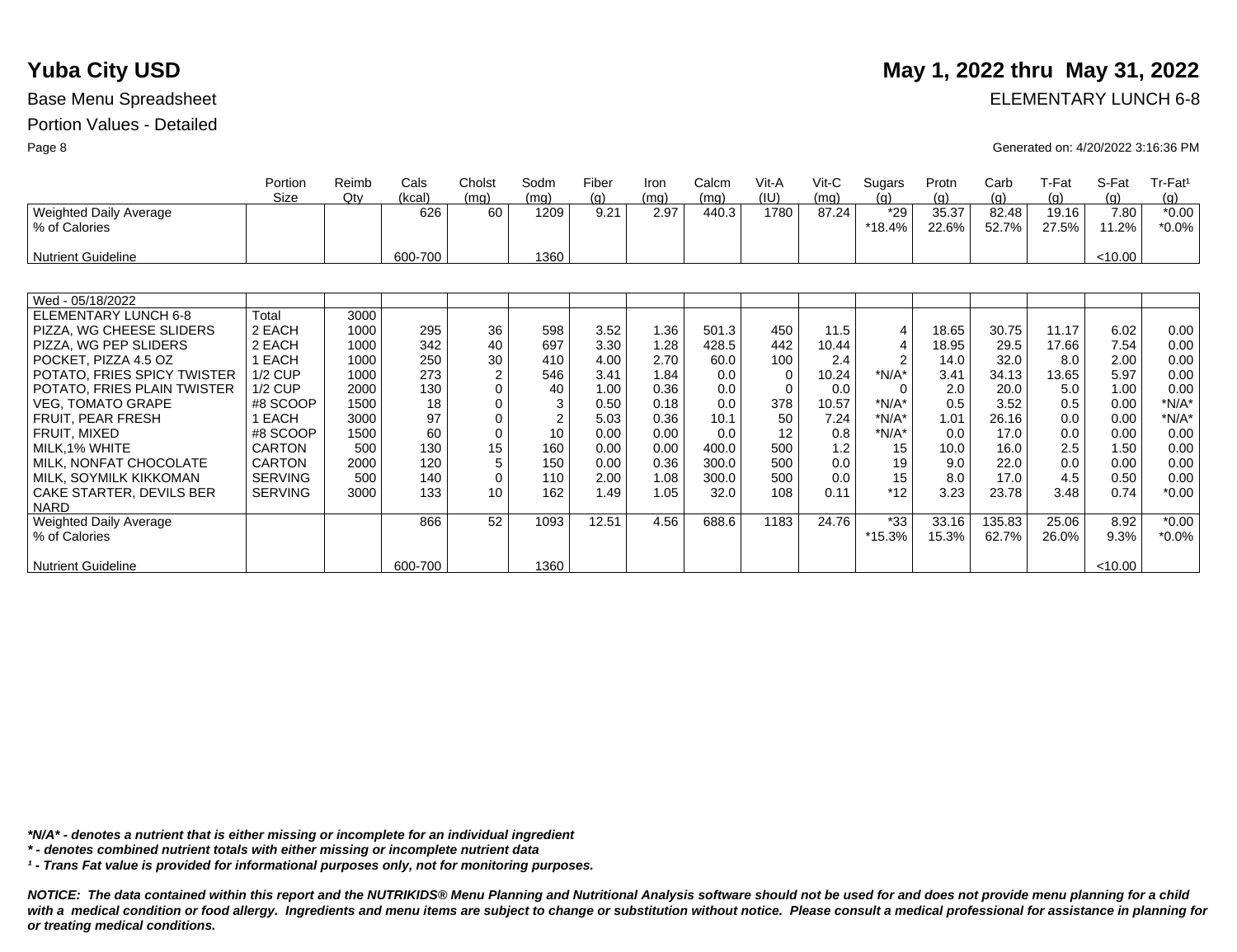|                                    | Portion         | Reimb | Cals    | Cholst      | Sodm     | Fiber | Iron | Calcm | Vit-A    | Vit-C | Sugars       | Protn | Carb  | T-Fat | S-Fat   | Tr-Fat <sup>1</sup> |
|------------------------------------|-----------------|-------|---------|-------------|----------|-------|------|-------|----------|-------|--------------|-------|-------|-------|---------|---------------------|
|                                    | Size            | Qtv   | (kcal)  | (mq)        | (mq)     | (q)   | (mq) | (mq)  | (IU)     | (mq)  | (g)          | (q)   | (q)   | (a)   | (q)     | (q)                 |
| Thu - 05/19/2022                   |                 |       |         |             |          |       |      |       |          |       |              |       |       |       |         |                     |
| ELEMENTARY LUNCH 6-8               | Total           | 3000  |         |             |          |       |      |       |          |       |              |       |       |       |         |                     |
| TACO, BEEF SOFT WHEAT TO           | <b>SERVINGS</b> | 1000  | 289     | 43          | 529      | 4.00  | 2.93 | 26.1  | 203      | 1.9   | $*$ $\Omega$ | 19.52 | 27.94 | 11.46 | 5.07    | $*0.00$             |
| <b>RTILLA</b>                      |                 |       |         |             |          |       |      |       |          |       |              |       |       |       |         |                     |
| QUESADILLA, CHEESE(SCRAT           | EACH            | 1000  | 540     | 80          | 990      | 6.00  | 2.70 | 0.0   | $\Omega$ | 1.2   | $\Omega$     | 25.0  | 33.0  | 33.0  | 17.50   | 0.00                |
| CH)2/2                             |                 |       |         |             |          |       |      |       |          |       |              |       |       |       |         |                     |
| <b>BURRITO, BEAN&amp;CHSEIW WG</b> | EACH            | 1000  | 312     | $\Omega$    | 447      | 7.62  | 3.06 | 195.1 | 811      | 8.54  | $*N/A*$      | 15.3  | 41.28 | 10.64 | 4.71    | 0.00                |
| 5.95OZ                             |                 |       |         |             |          |       |      |       |          |       |              |       |       |       |         |                     |
| VEG, CORN CANNED - USDA            | #8 SCOOP        | 2000  | 65      | $\mathbf 0$ | 15       | 2.00  | 0.00 | 0.0   | $\Omega$ | 0.0   | $*N/A*$      | 2.0   | 15.0  | 1.0   | 0.00    | 0.00                |
| <b>VEG, CELERY STICKS</b>          | 6 STICKS        | 1500  | 29      | 0           | 86       | 0.00  | 0.00 | 0.0   | $\Omega$ | 0.0   | $\Omega$     | 0.0   | 0.0   | 0.0   | 0.00    | 0.00                |
| FRUIT, APPLE FRESH WHOLE           | EACH            | 1000  | 100     |             | $\Omega$ | 4.00  | 0.36 | 20.0  | 100      | 8.4   | 19           | 0.0   | 25.0  | 0.0   | 0.00    | 0.00                |
| <b>FRUIT, BANANAS FRESH</b>        | EACH            | 1000  | 105     | 0           |          | 3.07  | 0.31 | 5.9   | 76       | 10.27 | 14           | 1.29  | 26.95 | 0.39  | 0.13    | 0.00                |
| FRUIT, ORANGES FRESH               | EACH            | 1000  | 69      | 0           | 2        | 3.39  | 0.15 | 59.4  | 339      | 82.98 | $*N/A*$      | 1.7   | 17.82 | 0.0   | 0.00    | 0.00                |
| FRUIT, PEACHES CAN USDA            | #8 SCOOP        | 1500  | 60      | $\Omega$    |          | 1.00  | 0.00 | 6.0   | 340      | 3.8   | 13           | 0.0   | 14.0  | 0.0   | 0.00    | 0.00                |
| MILK, 1% WHITE                     | <b>CARTON</b>   | 500   | 130     | 15          | 160      | 0.00  | 0.00 | 400.0 | 500      | 1.2   | 15           | 10.0  | 16.0  | 2.5   | 1.50    | 0.00                |
| MILK, NONFAT CHOCOLATE             | <b>CARTON</b>   | 2000  | 120     |             | 150      | 0.00  | 0.36 | 300.0 | 500      | 0.0   | 19           | 9.0   | 22.0  | 0.0   | 0.00    | 0.00                |
| MILK, SOYMILK KIKKOMAN             | <b>SERVING</b>  | 500   | 140     | 0           | 110      | 2.00  | 1.08 | 300.0 | 500      | 0.0   | 15           | 8.0   | 17.0  | 4.5   | 0.50    | 0.00                |
| <b>Weighted Daily Average</b>      |                 |       | 684     | 47          | 857      | 11.53 | 3.59 | 421.8 | 1180     | 39.86 | $*35$        | 31.27 | 94.49 | 20.33 | 9.47    | $*0.00$             |
| % of Calories                      |                 |       |         |             |          |       |      |       |          |       | $*20.7%$     | 18.3% | 55.2% | 26.7% | 12.5%   | $*0.0\%$            |
|                                    |                 |       |         |             |          |       |      |       |          |       |              |       |       |       |         |                     |
| <b>Nutrient Guideline</b>          |                 |       | 600-700 |             | 1360     |       |      |       |          |       |              |       |       |       | < 10.00 |                     |

| Fri - 05/20/2022              |                |      |         |             |          |       |      |       |             |       |          |       |        |       |         |         |
|-------------------------------|----------------|------|---------|-------------|----------|-------|------|-------|-------------|-------|----------|-------|--------|-------|---------|---------|
| <b>ELEMENTARY LUNCH 6-8</b>   | Total          | 3000 |         |             |          |       |      |       |             |       |          |       |        |       |         |         |
| BURGER, ON A BUN              | EACH           | 1000 | 288     | 35          | 339      | 4.00  | 2.44 | 172.0 | 0           | 0.0   | 4        | 20.0  | 31.0   | 10.0  | 3.20    | 0.00    |
| <b>BURGER, VEGGIE CHEESE</b>  | EACH           | 1000 | 370     | 20          | 761      | 9.01  | 4.15 | 230.2 | $\mathbf 0$ | 0.0   | $*_{4}$  | 31.04 | 40.02  | 10.0  | 4.00    | 0.00    |
| CHICK ON BUN                  | EACH           | 1000 | 414     | 59          | 521      | 6.00  | 2.44 | 165.0 | 61          | 0.0   | *4       | 24.0  | 45.0   | 16.0  | 3.00    | 0.00    |
| <b>VEG. MIXED FROZEN</b>      | .5 CUP         | 3000 | 60      | 0           | 39       | 3.00  | 0.00 | 0.0   | $\mathbf 0$ | 0.0   |          | 2.0   | 12.0   | 0.0   | 0.00    | 0.00    |
| <b>VEG. CUCUMBER</b>          | #8 SCOOP       | 1500 |         | 0           | $\Omega$ | 0.00  | 0.09 | 5.0   | 25          | 0.6   | $*N/A*$  | 0.0   | 1.0    | 0.0   | 0.00    | 0.00    |
| FRUIT. APPLE FRESH WHOLE      | EACH           | 1000 | 100     | $\mathbf 0$ |          | 4.00  | 0.36 | 20.0  | 100         | 8.4   | 19       | 0.0   | 25.0   | 0.0   | 0.00    | 0.00    |
| <b>FRUIT, ORANGES FRESH</b>   | EACH           | 1000 | 69      |             |          | 3.39  | 0.15 | 59.4  | 339         | 82.98 | *N/A*    |       | 17.82  | 0.0   | 0.00    | 0.00    |
| FRUIT, BANANAS FRESH          | EACH           | 1000 | 105     |             |          | 3.07  | 0.31 | 5.9   | 76          | 10.27 | 14       | 1.29  | 26.95  | 0.39  | 0.13    | 0.00    |
| FRUIT, PEACH CUP FROZEN       | <b>SERVING</b> | 1000 | 80      | $\mathbf 0$ |          | 1.00  | 0.36 | 0.0   | 300         | 162.0 | *N/A*    | 1.0   | 19.0   | 0.0   | 0.00    | 0.00    |
| MILK.1% WHITE                 | <b>CARTON</b>  | 500  | 130     | 15          | 160      | 0.00  | 0.00 | 400.0 | 500         | 1.2   | 15       | 10.0  | 16.0   | 2.5   | 1.50    | 0.00    |
| MILK, NONFAT CHOCOLATE        | <b>CARTON</b>  | 2000 | 120     | 5           | 150      | 0.00  | 0.36 | 300.0 | 500         | 0.0   | 19       | 9.0   | 22.0   | 0.0   | 0.00    | 0.00    |
| MILK. SOYMILK KIKKOMAN        | <b>SERVING</b> | 500  | 140     | $\mathbf 0$ | 110      | 2.00  | 1.08 | 300.0 | 500         | 0.0   | 15       | 8.0   | 17.0   | 4.5   | 0.50    | 0.00    |
| <b>Weighted Daily Average</b> |                |      | 662     | 44          | 725      | 13.49 | 3.87 | 536.7 | 804         | 88.38 | $*36$    | 37.34 | 100.93 | 13.30 | 3.78    | 0.00    |
| % of Calories                 |                |      |         |             |          |       |      |       |             |       | $*21.6%$ | 22.6% | 61.0%  | 18.1% | 5.1%    | $0.0\%$ |
|                               |                |      |         |             |          |       |      |       |             |       |          |       |        |       |         |         |
| <b>Nutrient Guideline</b>     |                |      | 600-700 |             | 1360     |       |      |       |             |       |          |       |        |       | < 10.00 |         |

*\*N/A\* - denotes a nutrient that is either missing or incomplete for an individual ingredient*

*\* - denotes combined nutrient totals with either missing or incomplete nutrient data*

*¹ - Trans Fat value is provided for informational purposes only, not for monitoring purposes.*

*NOTICE: The data contained within this report and the NUTRIKIDS® Menu Planning and Nutritional Analysis software should not be used for and does not provide menu planning for a child*  with a medical condition or food allergy. Ingredients and menu items are subject to change or substitution without notice. Please consult a medical professional for assistance in planning for *or treating medical conditions.*

## **Yuba City USD** May 1, 2022 thru May 31, 2022

Base Menu Spreadsheet **ELEMENTARY LUNCH 6-8** 

Page 9 Generated on: 4/20/2022 3:16:36 PM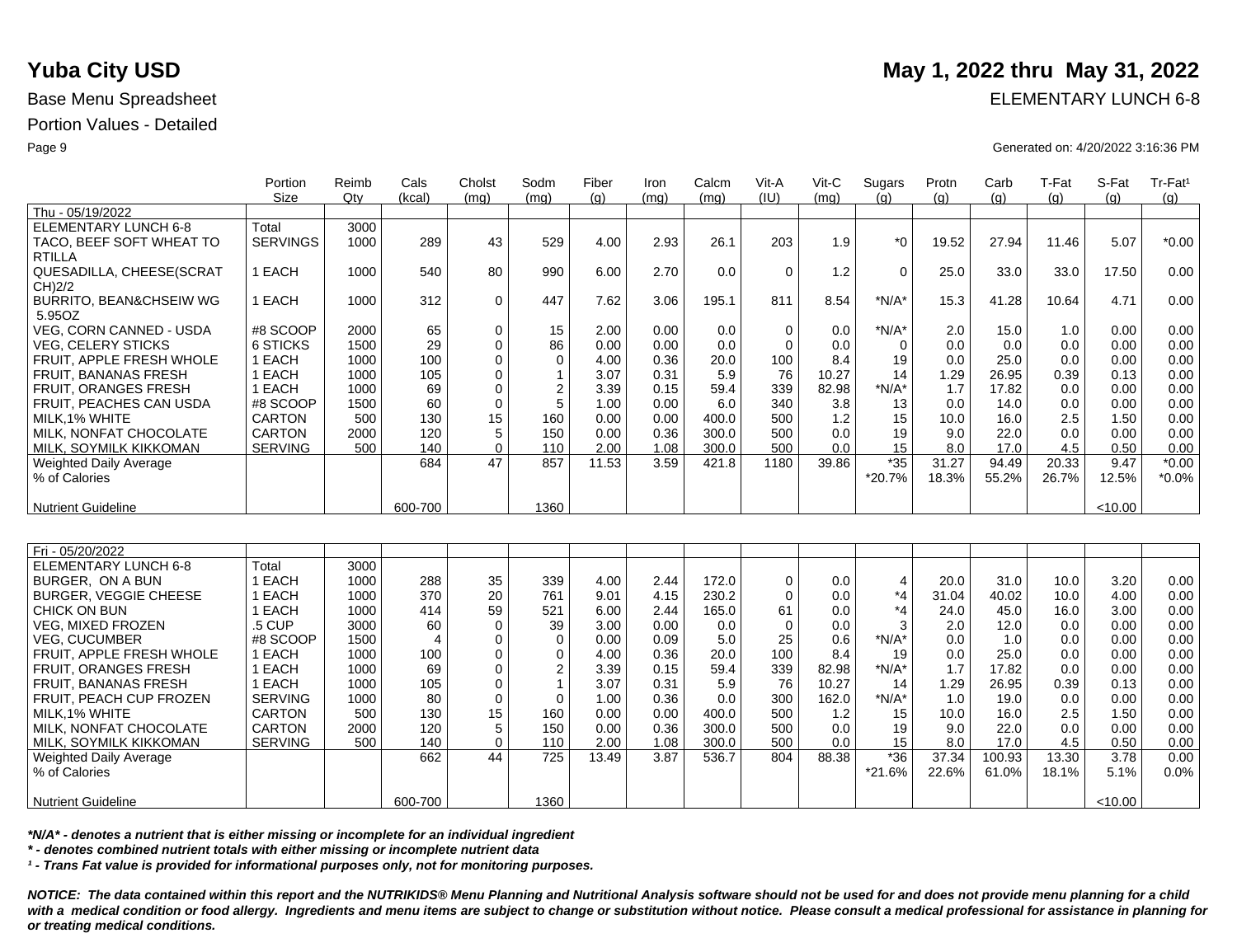MILK, NONFAT CHOCOLATE MILK, SOYMILK KIKKOMAN

|                               | Portion<br><b>Size</b> | Reimb<br>Qtv | Cals<br>(kcal) | Cholst<br>(mq)   | Sodm<br>(mq) | Fiber<br>(g) | Iron<br>(mq) | Calcm<br>(mq) | Vit-A<br>(IU) | $V$ it-C<br>(mq) | Sugars<br>(q)  | Protn<br>(g) | Carb<br>(g) | T-Fat<br>(q) | S-Fat<br>(g) | Tr-Fat <sup>1</sup><br>(g) |
|-------------------------------|------------------------|--------------|----------------|------------------|--------------|--------------|--------------|---------------|---------------|------------------|----------------|--------------|-------------|--------------|--------------|----------------------------|
|                               |                        |              |                |                  |              |              |              |               |               |                  |                |              |             |              |              |                            |
| Mon - 05/23/2022              |                        |              |                |                  |              |              |              |               |               |                  |                |              |             |              |              |                            |
| <b>ELEMENTARY LUNCH 6-8</b>   | Total                  | 3000         |                |                  |              |              |              |               |               |                  |                |              |             |              |              |                            |
| PRETZEL, NUGGETS W/CHEESE     | <b>SERVING</b>         | 1000         | 336            | 56               | 910          | 4.00         | 1.44         | 406.0         | 778           | 0.0              | $\overline{c}$ | 18.0         | 32.0        | 16.0         | 9.20         | 0.00                       |
| CHICKEN, POPCORN WG 10 E      | <b>SERVING</b>         | 1000         | 180            | 20               | 420          | 3.00         | 1.80         | 40.0          | $\Omega$      | 0.0              | $\Omega$       | 12.0         | 12.0        | 9.0          | 2.00         | 0.00                       |
| <b>ACH RC</b>                 | (10)                   |              |                |                  |              |              |              |               |               |                  |                |              |             |              |              |                            |
| SANDWICH UNCRUST PB&GR        | 1 EA                   | 500          | 600            | 0                | 540          | 7.00         | 3.00         | 78.0          | $\mathbf 0$   | 0.0              | 29             | 18.0         | 64.0        | 34.0         | 6.00         | 0.00                       |
| P 5.3                         |                        |              |                |                  |              |              |              |               |               |                  |                |              |             |              |              |                            |
| SANDWICH, SB & GRAPE WG       | 1 EACH                 | 500          | 310            | $\mathbf 0$      | 250          | 5.00         | 2.70         | 40.0          | $\Omega$      | 0.0              | $*N/A*$        | 10.0         | 33.0        | 17.0         | 2.00         | 0.00                       |
| 2.8OZ                         |                        |              |                |                  |              |              |              |               |               |                  |                |              |             |              |              |                            |
| CHEESE, MOZZARELLA STRING     | 1 EACH                 | 1000         | 80             | 20               | 200          | 0.00         | 0.00         | 220.0         | $\Omega$      | 0.0              | $\Omega$       | 6.0          | 1.0         | 6.0          | 3.00         | 0.00                       |
| POTATO, SMILES                | <b>SERVING</b>         | 2000         | 160            | $\Omega$         | 390          | 2.00         | 0.00         | 0.0           | $\Omega$      | 3.6              | $*N/A*$        | 2.0          | 24.0        | 6.0          | 1.00         | 0.00                       |
|                               | S(6)                   |              |                |                  |              |              |              |               |               |                  |                |              |             |              |              |                            |
| VEG, CARROTS BABY - SNACK     | <b>PACK</b>            | 1500         | 20             | 0                | 44           | 1.13         | 0.51         | 17.0          | 7824          | 4.76             | $*N/A*$        | 0.57         | 4.54        | 0.0          | 0.00         | $*N/A*$                    |
| FRUIT. APPLE FRESH WHOLE      | 1 EACH                 | 3000         | 100            | $\mathbf 0$      | $\mathbf 0$  | 4.00         | 0.36         | 20.0          | 100           | 8.4              | 19             | 0.0          | 25.0        | 0.0          | 0.00         | 0.00                       |
| <b>FRUIT, RAISINS</b>         | <b>BOX</b>             | 1500         | 114            | $\mathbf 0$      | 10           | 1.71         | 0.68         | 23.6          | $\Omega$      | 0.87             | 25             | 1.25         | 30.14       | 0.1          | 0.04         | 0.00                       |
| MILK, 1% WHITE                | <b>CARTON</b>          | 500          | 130            | 15               | 160          | 0.00         | 0.00         | 400.0         | 500           | 1.2              | 15             | 10.0         | 16.0        | 2.5          | 1.50         | 0.00                       |
| MILK, NONFAT CHOCOLATE        | <b>CARTON</b>          | 2000         | 120            | 5                | 150          | 0.00         | 0.36         | 300.0         | 500           | 0.0              | 19             | 9.0          | 22.0        | 0.0          | 0.00         | 0.00                       |
| MILK, SOYMILK KIKKOMAN        | <b>SERVING</b>         | 500          | 140            | $\boldsymbol{0}$ | 110          | 2.00         | 1.08         | 300.0         | 500           | 0.0              | 15             | 8.0          | 17.0        | 4.5          | 0.50         | 0.00                       |
| <b>Weighted Daily Average</b> |                        |              | 749            | 38               | 1074         | 11.42        | 3.41         | 598.6         | 4772          | 13.82            | $*55$          | 27.91        | 109.67      | 24.05        | 7.08         | $*0.00$                    |
| % of Calories                 |                        |              |                |                  |              |              |              |               |               |                  | $*29.1%$       | 14.9%        | 58.6%       | 28.9%        | 8.5%         | $*0.0\%$                   |
|                               |                        |              |                |                  |              |              |              |               |               |                  |                |              |             |              |              |                            |
| <b>Nutrient Guideline</b>     |                        |              | 600-700        |                  | 1360         |              |              |               |               |                  |                |              |             |              | < 10.00      |                            |
|                               |                        |              |                |                  |              |              |              |               |               |                  |                |              |             |              |              |                            |
| Tue - 05/24/2022              |                        |              |                |                  |              |              |              |               |               |                  |                |              |             |              |              |                            |
| <b>ELEMENTARY LUNCH 6-8</b>   | Total                  | 3000         |                |                  |              |              |              |               |               |                  |                |              |             |              |              |                            |
| CORN DOG, MINI CHICK TYSON    | <b>SERVING</b>         | 1000         | 315            | 49               | 570          | 2.43         | 1.75         | 24.3          | $\Omega$      | 0.0              | 6              | 14.55        | 27.89       | 16.98        | 3.64         | $*N/A*$                    |
|                               | (6)                    |              |                |                  |              |              |              |               |               |                  |                |              |             |              |              |                            |
| SANDWICH, VEGGIE STACKER      | <b>SANDWIC</b>         | 1000         | 528            | 80               | 924          | 3.46         | 1.61         | 157.3         | 322           | 3.7              | $*_{4}$        | 27.46        | 35.75       | 30.0         | 16.00        | $*0.00$                    |
| TURKEY, HOT DOG ON A BUN      | 1 EACH                 | 1000         | 300            | 50               | 680          | 3.00         | 2.16         | 230.0         | $\Omega$      | 0.0              | 4              | 14.0         | 31.0        | 14.0         | 4.00         | 0.00                       |
| <b>VEG, GREEN BEANS</b>       | #8 SCOOP               | 2000         | 16             | $\mathbf 0$      | 140          | 2.00         | 0.00         | 0.0           | $\Omega$      | 0.0              | 1              | 1.0          | 3.0         | 0.0          | 0.00         | 0.00                       |
| SALAD, SPINACH & ROMAINE      | 1EA #8 S               | 1500         | 40             | $\overline{2}$   | 48           | 0.38         | 0.31         | 13.5          | 1730          | 4.94             | $*$ 0          | 0.4          | 1.15        | 4.0          | 0.61         | $*0.00$                    |
|                               | COOP                   |              |                |                  |              |              |              |               |               |                  |                |              |             |              |              |                            |
| FRUIT, ORANGES FRESH          | 1 EACH                 | 3000         | 69             | $\mathbf 0$      | 2            | 3.39         | 0.15         | 59.4          | 339           | 82.98            | $*N/A*$        | 1.7          | 17.82       | 0.0          | 0.00         | 0.00                       |
| FRUIT, PEAR CANNED USDA       | #8 SCOOP               | 1500         | 60             | $\mathbf 0$      | 5            | 2.00         | 0.24         | 8.0           | 60            | 2.5              | 12             | 0.0          | 15.0        | 0.0          | 0.00         | 0.00                       |
| MILK.1% WHITE                 | <b>CARTON</b>          | 500          | 130            | 15               | 160          | 0.00         | 0.00         | 400.0         | 500           | 1.2              | 15             | 10.0         | 16.0        | 2.5          | 1.50         | 0.00                       |

*\*N/A\* - denotes a nutrient that is either missing or incomplete for an individual ingredient*

*\* - denotes combined nutrient totals with either missing or incomplete nutrient data*

CARTON SERVING

*¹ - Trans Fat value is provided for informational purposes only, not for monitoring purposes.*

2000 500

120 140 5  $\overline{0}$  150 110

*NOTICE: The data contained within this report and the NUTRIKIDS® Menu Planning and Nutritional Analysis software should not be used for and does not provide menu planning for a child*  with a medical condition or food allergy. Ingredients and menu items are subject to change or substitution without notice. Please consult a medical professional for assistance in planning for *or treating medical conditions.*

0.00 2.00 0.36 1.08

300.0 300.0 500 500 0.0 0.0 19 15 9.0 8.0 22.0 17.0 0.0 4.5 0.00 0.50

0.00 0.00 0.00

# **Yuba City USD** May 1, 2022 thru May 31, 2022

Base Menu Spreadsheet **ELEMENTARY LUNCH 6-8** 

Page 10 Generated on: 4/20/2022 3:16:36 PM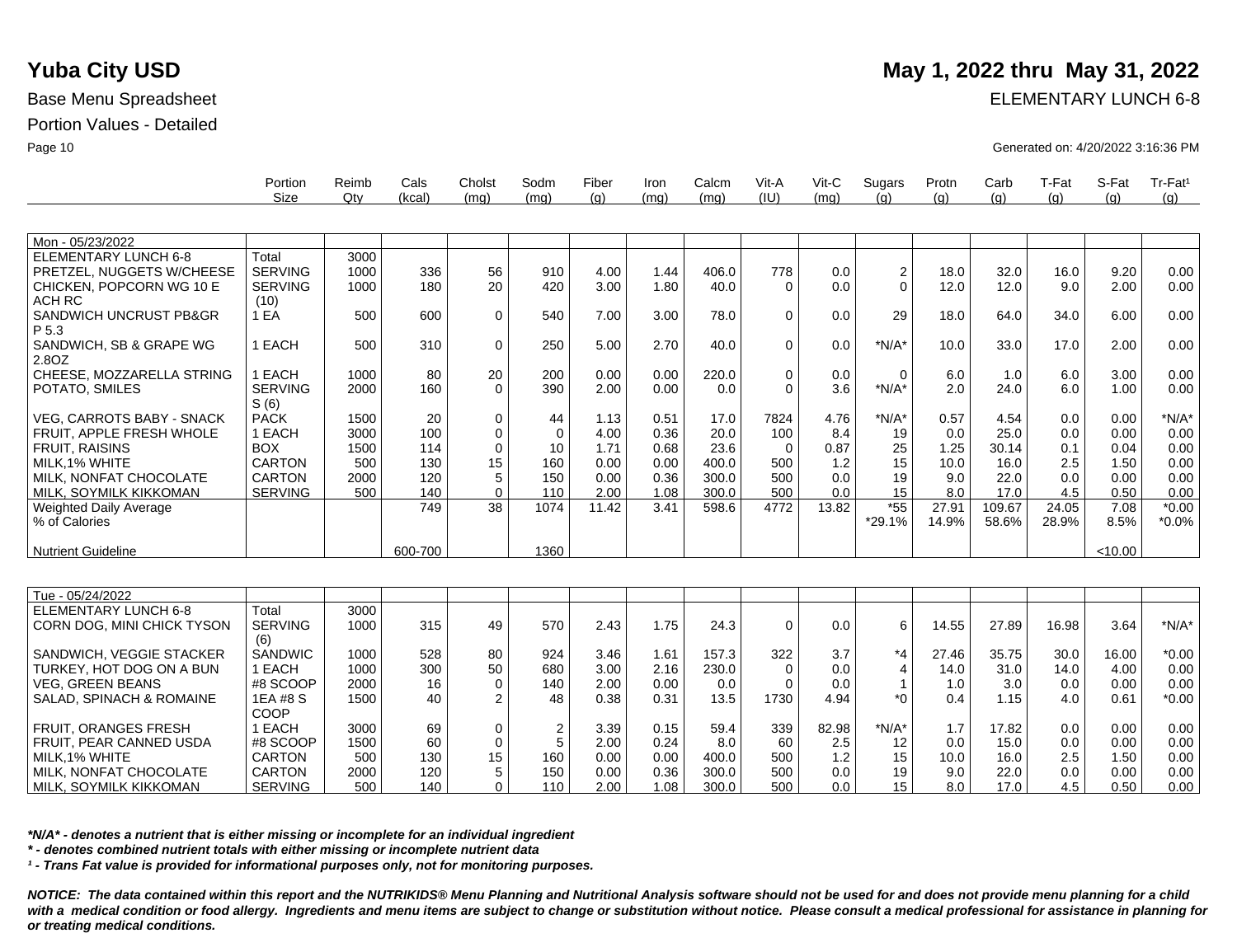## **Yuba City USD** May 1, 2022 thru May 31, 2022 Base Menu Spreadsheet **ELEMENTARY LUNCH 6-8**

Page 11 Generated on: 4/20/2022 3:16:36 PM

|                             | Portion        | Reimb | Cals    | Cholst           | Sodm           | Fiber       | Iron         | Calcm | Vit-A       | Vit-C | Sugars       | Protn | Carb         | T-Fat        | S-Fat       | Tr-Fat <sup>1</sup> |
|-----------------------------|----------------|-------|---------|------------------|----------------|-------------|--------------|-------|-------------|-------|--------------|-------|--------------|--------------|-------------|---------------------|
|                             | Size           | Qtv   | (kcal)  | (mq)<br>66       | (mq)<br>991    | (q)<br>9.21 | (mq)<br>2.68 | (mq)  | (IU)        | (ma)  | (a)<br>$*29$ | (q)   | (q)<br>79.60 | (q)<br>23.49 | (q)<br>8.52 | (g)                 |
| Weighted Daily Average      |                |       | 636     |                  |                |             |              | 524.0 | 1842        | 88.14 |              | 30.24 |              |              |             | $*0.00$             |
| % of Calories               |                |       |         |                  |                |             |              |       |             |       | *18.3%       | 19.0% | 50.1%        | 33.3%        | 12.1%       | $*0.0\%$            |
| <b>Nutrient Guideline</b>   |                |       | 600-700 |                  | 1360           |             |              |       |             |       |              |       |              |              | < 10.00     |                     |
|                             |                |       |         |                  |                |             |              |       |             |       |              |       |              |              |             |                     |
| Wed - 05/25/2022            |                |       |         |                  |                |             |              |       |             |       |              |       |              |              |             |                     |
| <b>ELEMENTARY LUNCH 6-8</b> | Total          | 3000  |         |                  |                |             |              |       |             |       |              |       |              |              |             |                     |
| <b>WAFFLE</b>               | <b>WAFFLE</b>  | 1000  | 90      | $\overline{4}$   | 181            | 0.81        | 0.76         | 11.6  | 351         | 0.0   | $*N/A*$      | 1.65  | 15.63        | 2.06         | 0.41        | 0.00                |
| YOGURT, STRAW 4 OZ DANIMAL  | <b>SERVING</b> | 1000  | 130     | 15               | 85             | 0.00        | 0.00         | 150.0 | 100         | 0.0   | $*N/A*$      | 6.0   | 20.0         | 3.0          | 2.00        | 0.00                |
| CHEESE, MOZZARELLA STRING   | 1 EACH         | 1000  | 80      | 20               | 200            | 0.00        | 0.00         | 220.0 | $\Omega$    | 0.0   | 0            | 6.0   | 1.0          | 6.0          | 3.00        | 0.00                |
| <b>WAFFLE</b>               | <b>WAFFLE</b>  | 1000  | 90      | $\overline{4}$   | 181            | 0.81        | 0.76         | 11.6  | 351         | 0.0   | $*N/A*$      | 1.65  | 15.63        | 2.06         | 0.41        | 0.00                |
| SAUSAGE, PATTIE TURKEY1.0   | <b>SERVING</b> | 1000  | 120     | 60               | 180            | 0.00        | 0.72         | 0.0   | $\Omega$    | 0.0   | $\Omega$     | 12.0  | 0.0          | 8.0          | 2.00        | 0.00                |
| 25OZ.                       |                |       |         |                  |                |             |              |       |             |       |              |       |              |              |             |                     |
| BRKFST, SAUSAGE & EGG BIS   | 1 EACH         | 1000  | 350     | 155              | 690            | 2.00        | 1.44         | 100.0 | $\Omega$    | 0.0   | $*0$         | 14.0  | 29.0         | 20.0         | 7.50        | 0.00                |
| <b>CUIT</b>                 |                |       |         |                  |                |             |              |       |             |       |              |       |              |              |             |                     |
| POTATO, FRIES SPICY TWISTER | <b>1/2 CUP</b> | 1000  | 273     | $\boldsymbol{2}$ | 546            | 3.41        | 1.84         | 0.0   | $\mathbf 0$ | 10.24 | $*N/A*$      | 3.41  | 34.13        | 13.65        | 5.97        | 0.00                |
| POTATO, FRIES PLAIN TWISTER | <b>1/2 CUP</b> | 2000  | 130     | $\mathbf 0$      | 40             | 1.00        | 0.36         | 0.0   | $\Omega$    | 0.0   | $\Omega$     | 2.0   | 20.0         | 5.0          | 1.00        | 0.00                |
| <b>VEG. TOMATO GRAPE</b>    | #8 SCOOP       | 1500  | 18      | $\mathbf 0$      | 3              | 0.50        | 0.18         | 0.0   | 378         | 10.57 | $*N/A*$      | 0.5   | 3.52         | 0.5          | 0.00        | $*N/A*$             |
| FRUIT, PEAR FRESH           | 1 EACH         | 3000  | 97      | $\mathbf 0$      | $\overline{2}$ | 5.03        | 0.36         | 10.1  | 50          | 7.24  | $*N/A*$      | 1.01  | 26.16        | 0.0          | 0.00        | $*N/A*$             |
| FRUIT. MIXED                | #8 SCOOP       | 1500  | 60      | $\mathbf 0$      | 10             | 0.00        | 0.00         | 0.0   | 12          | 0.8   | $*N/A*$      | 0.0   | 17.0         | 0.0          | 0.00        | 0.00                |
| MILK.1% WHITE               | <b>CARTON</b>  | 500   | 130     | 15               | 160            | 0.00        | 0.00         | 400.0 | 500         | 1.2   | 15           | 10.0  | 16.0         | 2.5          | 1.50        | 0.00                |
| MILK. NONFAT CHOCOLATE      | <b>CARTON</b>  | 2000  | 120     | 5                | 150            | 0.00        | 0.36         | 300.0 | 500         | 0.0   | 19           | 9.0   | 22.0         | 0.0          | 0.00        | 0.00                |
| MILK, SOYMILK KIKKOMAN      | <b>SERVING</b> | 500   | 140     | $\mathbf 0$      | 110            | 2.00        | 1.08         | 300.0 | 500         | 0.0   | 15           | 8.0   | 17.0         | 4.5          | 0.50        | 0.00                |
| CAKE STARTER, DEVILS BER    | <b>SERVING</b> | 3000  | 133     | 10               | 162            | 1.49        | 1.05         | 32.0  | 108         | 0.11  | $*12$        | 3.23  | 23.78        | 3.48         | 0.74        | $*0.00$             |
| <b>NARD</b>                 |                |       |         |                  |                |             |              |       |             |       |              |       |              |              |             |                     |
| Weighted Daily Average      |                |       | 858     | 102              | 1030           | 10.12       | 4.01         | 523.1 | 1120        | 16.65 | $*30$        | 29.73 | 132.17       | 26.48        | 8.84        | $*0.00$             |
| % of Calories               |                |       |         |                  |                |             |              |       |             |       | *14.0%       | 13.9% | 61.6%        | 27.8%        | 9.3%        | $*0.0\%$            |
|                             |                |       |         |                  |                |             |              |       |             |       |              |       |              |              |             |                     |
| <b>Nutrient Guideline</b>   |                |       | 600-700 |                  | 1360           |             |              |       |             |       |              |       |              |              | < 10.00     |                     |

*\*N/A\* - denotes a nutrient that is either missing or incomplete for an individual ingredient*

*\* - denotes combined nutrient totals with either missing or incomplete nutrient data*

*¹ - Trans Fat value is provided for informational purposes only, not for monitoring purposes.*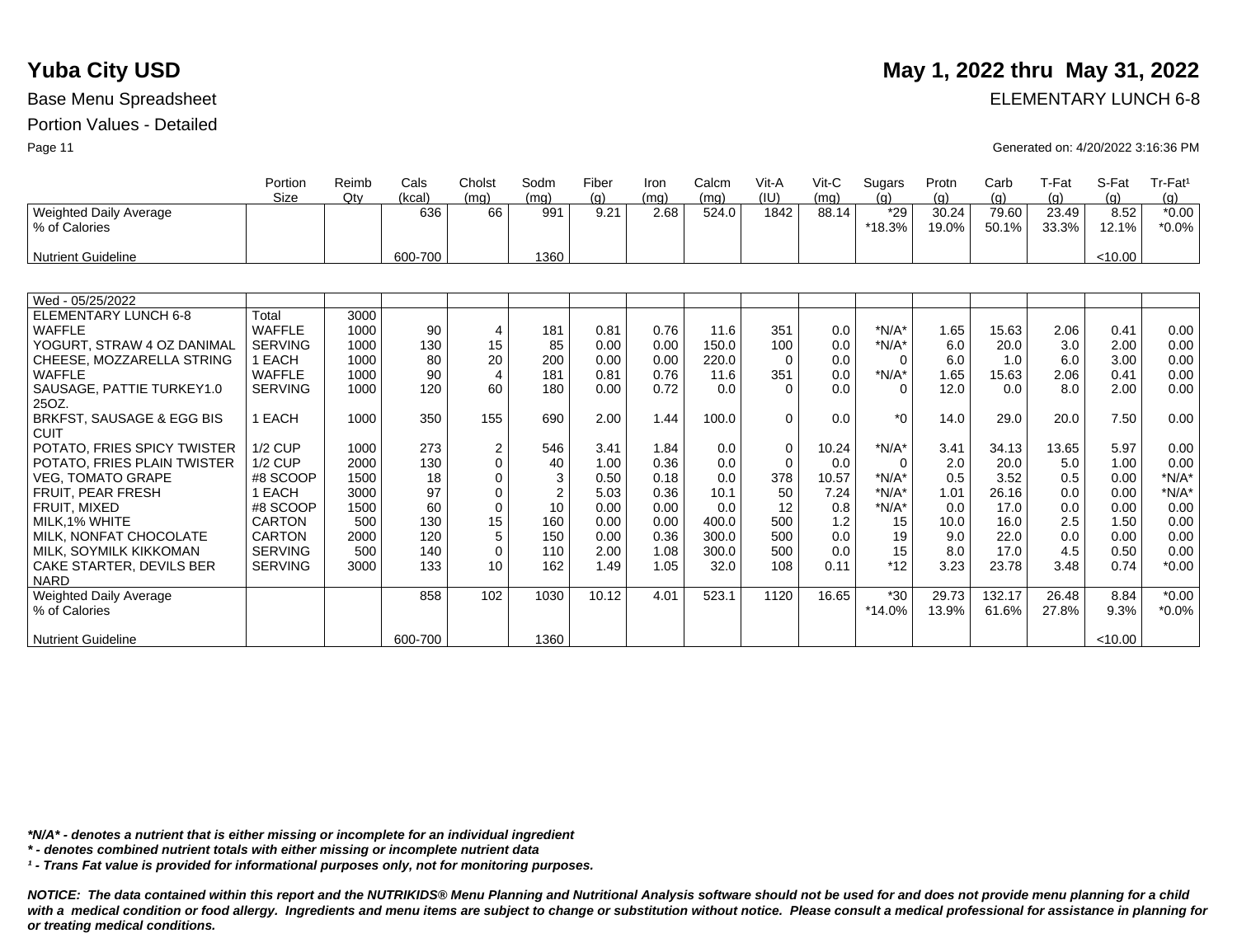|                               | Portion         | Reimb | Cals           | Cholst      | Sodm                    | Fiber | Iron | Calcm | Vit-A       | Vit-C | Sugars   | Protn | Carb  | T-Fat | S-Fat   | Tr-Fat <sup>1</sup> |
|-------------------------------|-----------------|-------|----------------|-------------|-------------------------|-------|------|-------|-------------|-------|----------|-------|-------|-------|---------|---------------------|
|                               | Size            | Qtv   | (kcal)         | (mq)        | (mq)                    | (q)   | (ma) | (mq)  | (IU)        | (ma)  | (q)      | (q)   | (q)   | (g)   | (q)     | (g)                 |
| Thu - 05/26/2022              |                 |       |                |             |                         |       |      |       |             |       |          |       |       |       |         |                     |
| <b>ELEMENTARY LUNCH 6-8</b>   | Total           | 3000  |                |             |                         |       |      |       |             |       |          |       |       |       |         |                     |
| CHICKEN FAJITA ON TORTILLA    | 1 EACH          | 1000  | 320            | 84          | 853                     | 6.00  | 3.80 | 72.0  | 720         | 18.48 | $*$ 0    | 25.16 | 30.08 | 11.12 | 3.30    | 0.00                |
| <b>ENCHILADAS, CHEESE</b>     | 2 EACH          | 1000  | 275            | 30          | 582                     | 1.96  | 0.84 | 435.5 | 803         | 0.32  | $*N/A*$  | 18.54 | 26.71 | 11.23 | 6.84    | 0.00                |
| POCKET, TACO 4.5 OZ           | <b>POCKET</b>   | 1000  | 260            | 35          | 390                     | 4.00  | 2.70 | 80.0  | 200         | 1.2   | -1       | 17.0  | 31.0  | 8.0   | 2.50    | 0.00                |
| VEG, CORN CANNED - USDA       | #8 SCOOP        | 2000  | 65             | $\Omega$    | 15                      | 2.00  | 0.00 | 0.0   | $\Omega$    | 0.0   | $*N/A*$  | 2.0   | 15.0  | 1.0   | 0.00    | 0.00                |
| <b>VEG. CELERY STICKS</b>     | <b>6 STICKS</b> | 1500  | 29             | $\mathbf 0$ | 86                      | 0.00  | 0.00 | 0.0   | $\mathbf 0$ | 0.0   | $\Omega$ | 0.0   | 0.0   | 0.0   | 0.00    | 0.00                |
| FRUIT, APPLE FRESH WHOLE      | 1 EACH          | 1000  | 100            | $\mathbf 0$ | $\mathbf 0$             | 4.00  | 0.36 | 20.0  | 100         | 8.4   | 19       | 0.0   | 25.0  | 0.0   | 0.00    | 0.00                |
| <b>FRUIT, BANANAS FRESH</b>   | 1 EACH          | 1000  | 105            | $\mathbf 0$ | $\overline{\mathbf{1}}$ | 3.07  | 0.31 | 5.9   | 76          | 10.27 | 14       | 1.29  | 26.95 | 0.39  | 0.13    | 0.00                |
| <b>FRUIT, ORANGES FRESH</b>   | 1 EACH          | 1000  | 69             | $\mathbf 0$ | $\overline{2}$          | 3.39  | 0.15 | 59.4  | 339         | 82.98 | $*N/A*$  | 1.7   | 17.82 | 0.0   | 0.00    | 0.00                |
| FRUIT, PEACHES CAN USDA       | #8 SCOOP        | 1500  | 60             | $\mathbf 0$ | 5                       | 1.00  | 0.00 | 6.0   | 340         | 3.8   | 13       | 0.0   | 14.0  | 0.0   | 0.00    | 0.00                |
| MILK, 1% WHITE                | <b>CARTON</b>   | 500   | 130            | 15          | 160                     | 0.00  | 0.00 | 400.0 | 500         | 1.2   | 15       | 10.0  | 16.0  | 2.5   | 1.50    | 0.00                |
| MILK, NONFAT CHOCOLATE        | <b>CARTON</b>   | 2000  | 120            | 5           | 150                     | 0.00  | 0.36 | 300.0 | 500         | 0.0   | 19       | 9.0   | 22.0  | 0.0   | 0.00    | 0.00                |
| MILK, SOYMILK KIKKOMAN        | <b>SERVING</b>  | 500   | 140            | $\Omega$    | 110                     | 2.00  | 1.08 | 300.0 | 500         | 0.0   | 15       | 8.0   | 17.0  | 4.5   | 0.50    | 0.00                |
| Weighted Daily Average        |                 |       | 589            | 55          | 810                     | 9.64  | 3.14 | 543.9 | 1416        | 42.65 | $*36$    | 31.56 | 89.69 | 12.08 | 4.59    | 0.00                |
| % of Calories                 |                 |       |                |             |                         |       |      |       |             |       | $*24.2%$ | 21.4% | 60.9% | 18.5% | 7.0%    | 0.0%                |
|                               |                 |       |                |             |                         |       |      |       |             |       |          |       |       |       |         |                     |
| <b>Nutrient Guideline</b>     |                 |       | 600-700        |             | 1360                    |       |      |       |             |       |          |       |       |       | < 10.00 |                     |
|                               |                 |       |                |             |                         |       |      |       |             |       |          |       |       |       |         |                     |
|                               |                 |       |                |             |                         |       |      |       |             |       |          |       |       |       |         |                     |
| Fri - 05/27/2022              |                 |       |                |             |                         |       |      |       |             |       |          |       |       |       |         |                     |
| <b>ELEMENTARY LUNCH 6-8</b>   | Total           | 3000  |                |             |                         |       |      |       |             |       |          |       |       |       |         |                     |
| <b>TURKEY, BBQ SANDWICH</b>   | <b>SANDWI</b>   | 1000  | 365            | 31          | 1254                    | 2.47  | 2.21 | 12.9  | 250         | 3.44  | $*11$    | 21.77 | 63.27 | 2.89  | 0.72    | $*0.01$             |
|                               | <b>CHES</b>     |       |                |             |                         |       |      |       |             |       |          |       |       |       |         |                     |
| WRAP. VEGETARIAN 2/2          | 1 EACH          | 1000  | 548            | 80          | 994                     | 6.46  | 2.87 | 7.3   | 322         | 4.9   | $*_{0}$  | 25.46 | 34.75 | 33.0  | 17.50   | $*0.00$             |
| TUNA, SALAD MIX SUPPER        | <b>1/2 CUP</b>  | 1000  | 156            | 34          | 409                     | 0.03  | 0.39 | 0.5   | $\mathbf 0$ | 0.02  | $*$ 0    | 13.01 | 2.42  | 10.63 | 1.52    | $*0.00$             |
| <b>CRACKER, SALTINES</b>      | <b>PACKAGE</b>  | 1000  | 30             | $\mathbf 0$ | 90                      | 0.50  | 0.36 | 0.0   | $\mathbf 0$ | 0.0   | $*N/A*$  | 1.0   | 5.09  | 0.75  | 0.00    | $*N/A*$             |
| <b>VEG. MIXED FROZEN</b>      | .5 CUP          | 3000  | 60             | $\Omega$    | 39                      | 3.00  | 0.00 | 0.0   | $\Omega$    | 0.0   | 3        | 2.0   | 12.0  | 0.0   | 0.00    | 0.00                |
| <b>VEG, CUCUMBER</b>          | #8 SCOOP        | 1500  | $\overline{4}$ | $\Omega$    | 0                       | 0.00  | 0.09 | 5.0   | 25          | 0.6   | $*N/A*$  | 0.0   | 1.0   | 0.0   | 0.00    | 0.00                |
| FRUIT. APPLE FRESH WHOLE      | 1 EACH          | 1000  | 100            | $\mathbf 0$ | $\mathbf 0$             | 4.00  | 0.36 | 20.0  | 100         | 8.4   | 19       | 0.0   | 25.0  | 0.0   | 0.00    | 0.00                |
| <b>FRUIT, ORANGES FRESH</b>   | 1 EACH          | 1000  | 69             | $\Omega$    | 2                       | 3.39  | 0.15 | 59.4  | 339         | 82.98 | $*N/A*$  | 1.7   | 17.82 | 0.0   | 0.00    | 0.00                |
| <b>FRUIT, BANANAS FRESH</b>   | 1 EACH          | 1000  | 105            | 0           | $\overline{1}$          | 3.07  | 0.31 | 5.9   | 76          | 10.27 | 14       | 1.29  | 26.95 | 0.39  | 0.13    | 0.00                |
| FRUIT, PEACH CUP FROZEN       | <b>SERVING</b>  | 1000  | 80             | $\mathbf 0$ | $\Omega$                | 1.00  | 0.36 | 0.0   | 300         | 162.0 | $*N/A*$  | 1.0   | 19.0  | 0.0   | 0.00    | 0.00                |
| MILK.1% WHITE                 | <b>CARTON</b>   | 500   | 130            | 15          | 160                     | 0.00  | 0.00 | 400.0 | 500         | 1.2   | 15       | 10.0  | 16.0  | 2.5   | 1.50    | 0.00                |
| MILK, NONFAT CHOCOLATE        | <b>CARTON</b>   | 2000  | 120            | 5           | 150                     | 0.00  | 0.36 | 300.0 | 500         | 0.0   | 19       | 9.0   | 22.0  | 0.0   | 0.00    | 0.00                |
| MILK, SOYMILK KIKKOMAN        | <b>SERVING</b>  | 500   | 140            | $\Omega$    | 110                     | 2.00  | 1.08 | 300.0 | 500         | 0.0   | 15       | 8.0   | 17.0  | 4.5   | 0.50    | 0.00                |
| <b>Weighted Daily Average</b> |                 |       | 671            | 54          | 1101                    | 10.31 | 2.80 | 354.5 | 975         | 91.17 | $*35$    | 32.74 | 97.43 | 17.05 | 6.96    | $*0.00$             |
| % of Calories                 |                 |       |                |             |                         |       |      |       |             |       | $*21.1%$ | 19.5% | 58.0% | 22.9% | 9.3%    | $*0.0\%$            |
|                               |                 |       |                |             |                         |       |      |       |             |       |          |       |       |       |         |                     |
| Nutrient Guideline            |                 |       | 600-700        |             | 1360                    |       |      |       |             |       |          |       |       |       | <10.00  |                     |

*\*N/A\* - denotes a nutrient that is either missing or incomplete for an individual ingredient*

*\* - denotes combined nutrient totals with either missing or incomplete nutrient data*

*¹ - Trans Fat value is provided for informational purposes only, not for monitoring purposes.*

*NOTICE: The data contained within this report and the NUTRIKIDS® Menu Planning and Nutritional Analysis software should not be used for and does not provide menu planning for a child*  with a medical condition or food allergy. Ingredients and menu items are subject to change or substitution without notice. Please consult a medical professional for assistance in planning for *or treating medical conditions.*

## **Yuba City USD** May 1, 2022 thru May 31, 2022

Base Menu Spreadsheet **ELEMENTARY LUNCH 6-8** 

Page 12 Generated on: 4/20/2022 3:16:36 PM